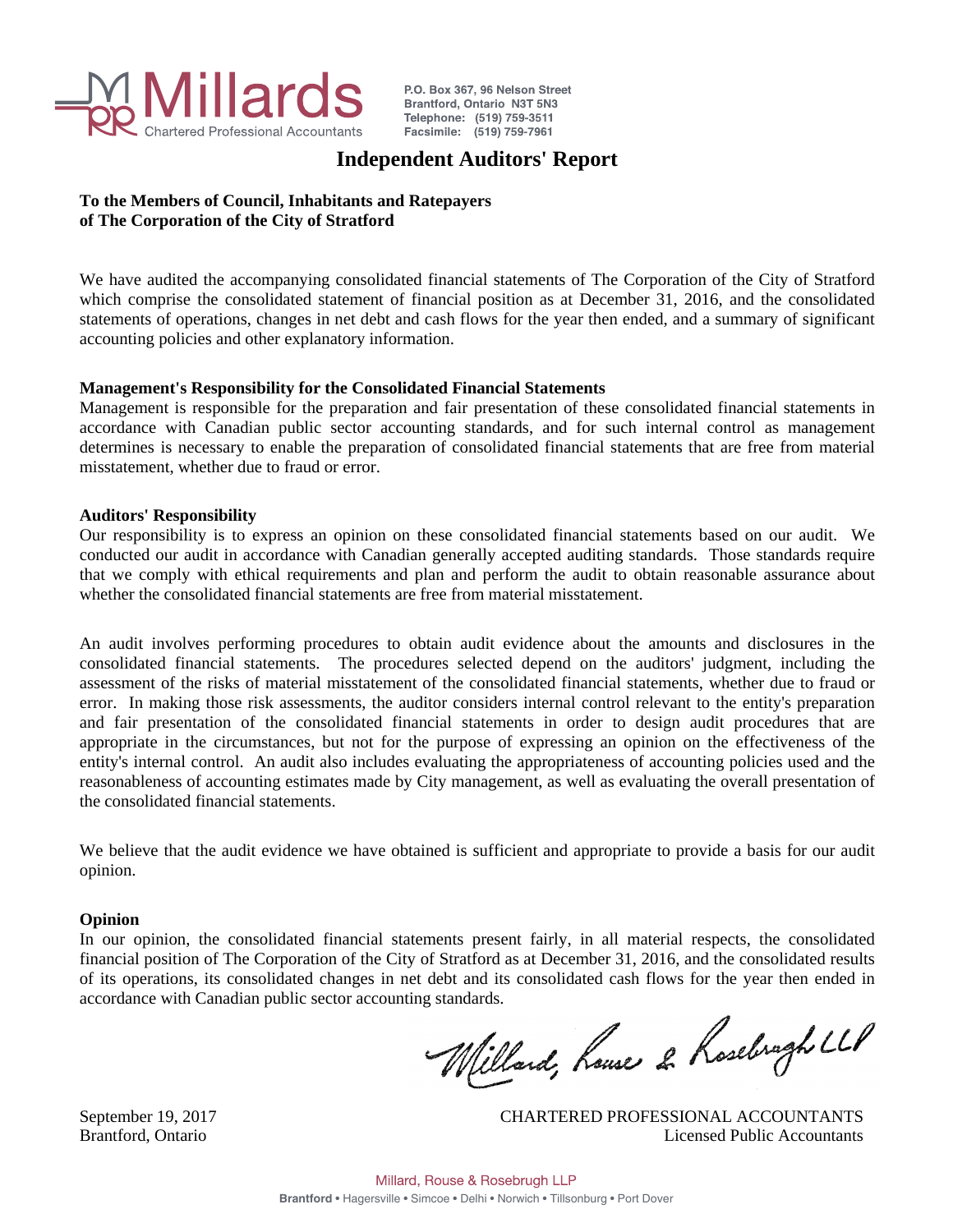Consolidated Statement of Financial Position

As at December 31, 2016 with comparative figures for 2015

|                                                                  | 2016                | 2015           |
|------------------------------------------------------------------|---------------------|----------------|
| <b>Financial assets</b>                                          |                     |                |
| Cash and cash equivalents (note 2)                               | \$<br>12,387,595 \$ | 11,346,613     |
| Other receivables                                                | 8,270,282           | 6,484,185      |
| Taxes receivable                                                 | 2.775.582           | 2.855.274      |
| Loans receivable (note 3)                                        | 1,593,737           | 1,168,236      |
| Investments (note 4)                                             | 16,732,385          | 16,293,055     |
| Investment in government business enterprises (note 5)           | 40,424,726          | 39,784,578     |
| Land held for resale                                             | 1,494,760           | 1,659,807      |
|                                                                  | 83,679,067          | 79,591,748     |
| Liabilities                                                      |                     |                |
| Accounts payable and accrued liabilities                         | \$<br>12,519,014 \$ | 11,686,705     |
| Deferred revenue (note 7)                                        | 14, 153, 482        | 11,554,939     |
| Solid waste landfill closure and post closure liability (note 8) | 1,172,793           | 905.158        |
| Employee benefits payable (note 10)                              | 12,743,118          | 15,289,434     |
| Long term debt (note 11)                                         | 74,633,304          | 80,689,423     |
|                                                                  | 115,221,711         | 120,125,659    |
| Net debt                                                         | (31, 542, 644)      | (40, 533, 911) |
| Non-financial assets                                             |                     |                |
| Prepaid expenses                                                 | 1,317,314           | 569,595        |
| Inventory                                                        | 308.918             | 296,182        |
| Other non financial assets                                       | 154,603             | 144,014        |
| Tangible capital assets (note 17)                                | 269,957,560         | 268,985,240    |
|                                                                  | 271,738,395         | 269,995,031    |

# **Accumulated surplus (note 13)** \$ 240,195,751 \$ 229,461,120

Commitments (note 9) Contingencies (note 14)

& Horn

Janice Birness

CAO, City of Stratford Treasurer, City of Stratford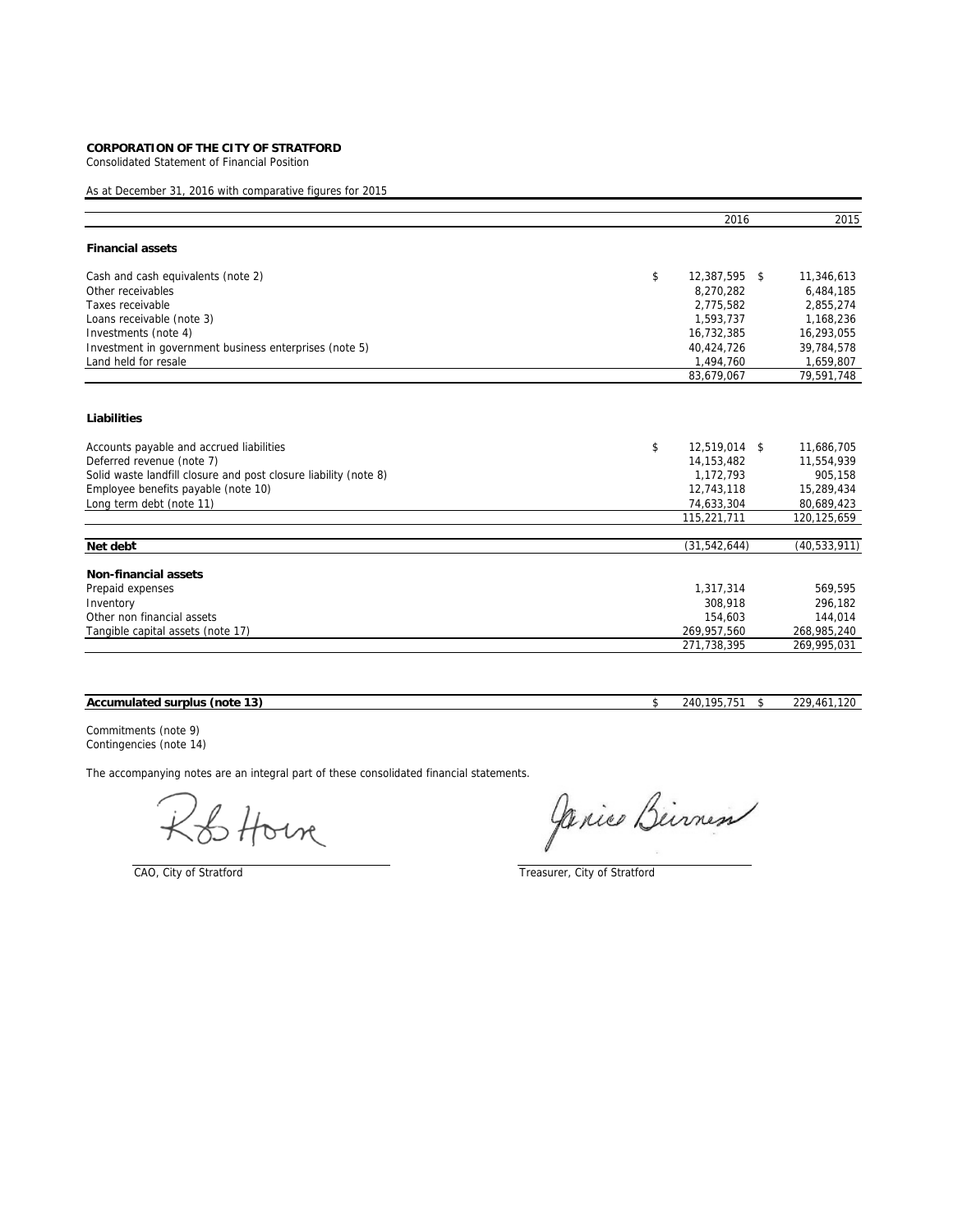Consolidated Statement of Operations

# For the year ended December 31, 2016 with comparative figures for 2015

|                                                   | 2016 budget         | 2016 actual         | 2015 actual       |
|---------------------------------------------------|---------------------|---------------------|-------------------|
|                                                   | (note 18)           |                     |                   |
| Revenue:                                          |                     |                     |                   |
| Net municipal taxation                            | \$<br>54,628,123    | \$<br>52,261,747    | \$<br>51,330,485  |
| Payments-in-lieu of taxation                      |                     | 393,730             | 382,005           |
| Conditional grants                                | 21,370,920          | 25.538.816          | 25,632,242        |
| Revenue from other municipalities                 | 5,824,454           | 4,207,505           | 4,174,061         |
| User fees and service charges                     | 20.057.235          | 21,523,576          | 20,206,429        |
| Licences, permits and rents                       | 4,108,905           | 7,919,596           | 7,677,041         |
| Fines and penalties                               | 630.000             | 643.724             | 654.971           |
| Other revenue                                     | 9,853,413           | 5,324,437           | 7,114,097         |
| Net earnings from government business enterprises |                     | 640,147             | 2,091,915         |
| Total revenue                                     | 116,473,050         | 118,453,278         | 119,263,246       |
|                                                   |                     |                     |                   |
| <b>Expenses:</b>                                  |                     |                     |                   |
| General government                                | 20,438,442 \$       | 7.328.270           | 6,894,706         |
| Protection services                               | 20.316.576          | 15.941.241          | 18,599,147        |
| <b>Transportation services</b>                    | 6,188,651           | 12,849,555          | 12,368,013        |
| Environmental services                            | 11,531,113          | 11,756,219          | 11,415,067        |
| <b>Health services</b>                            | 8.375.722           | 7.619.365           | 7.349.707         |
| Social and family services                        | 22,059,401          | 20,651,997          | 19,766,909        |
| Social housing                                    | 10,987,622          | 13,215,218          | 12,102,998        |
| Recreation and cultural services                  | 10.263.014          | 11,445,536          | 11,302,977        |
| Planning and development                          | 5,616,701           | 6,911,246           | 8,678,257         |
| <b>Total expenses</b>                             | 115,777,242         | 107,718,647         | 108,477,781       |
|                                                   |                     |                     |                   |
| Annual surplus (deficit)                          | 695,808             | 10,734,631          | 10,785,465        |
| Opening accumulated surplus                       | 229,461,120         | 229,461,120         | 218,675,655       |
| Ending accumulated surplus                        | \$<br>230, 156, 928 | \$<br>240, 195, 751 | \$<br>229,461,120 |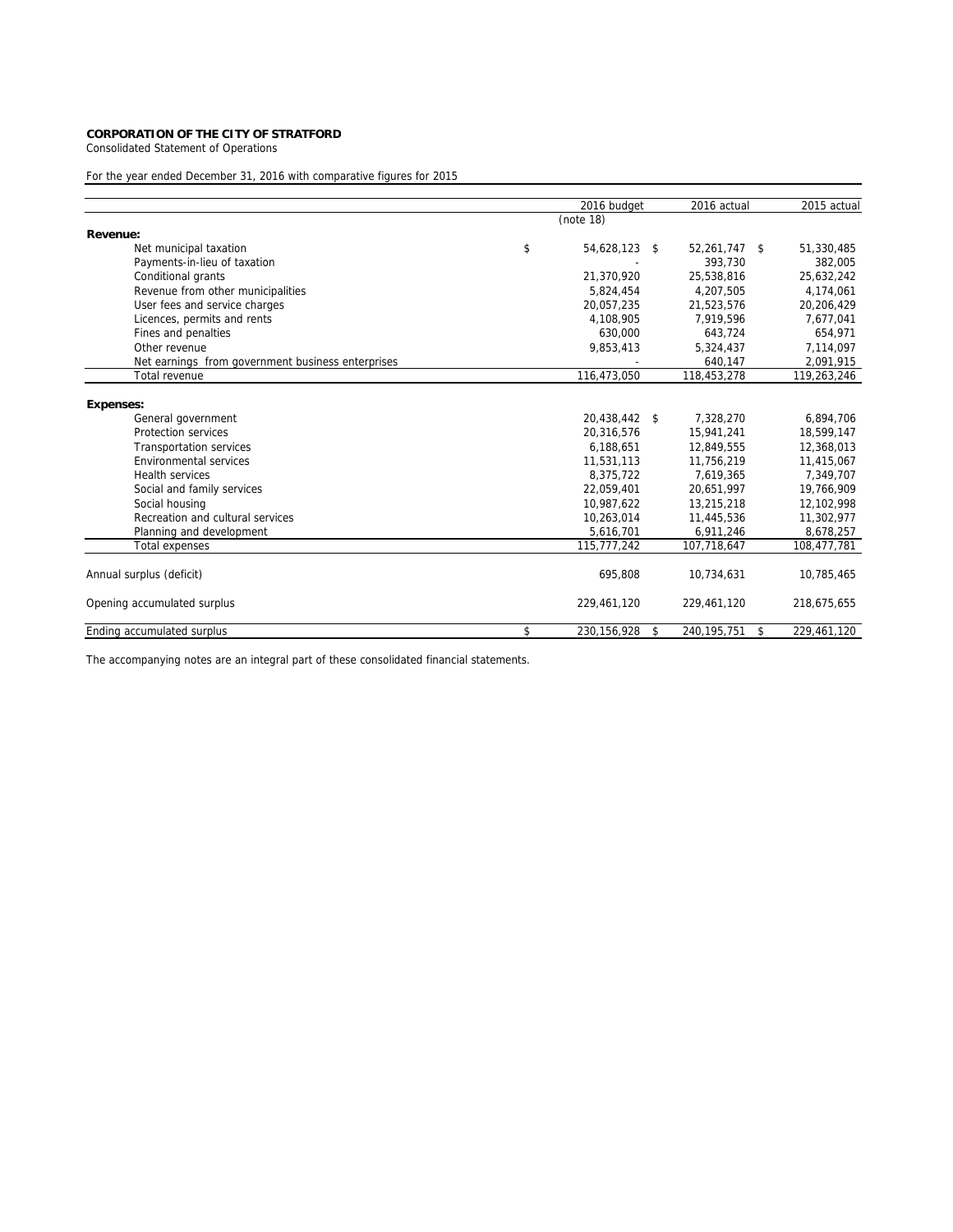Consolidated Statement of Changes in Net Debt

# For the year ended December 31, 2016 with comparative figures for 2015

|                                                                                               | 2016 Budget               |    | 2016                   |    | 2015                 |
|-----------------------------------------------------------------------------------------------|---------------------------|----|------------------------|----|----------------------|
|                                                                                               | (note 18)                 |    |                        |    |                      |
| Annual surplus                                                                                | 695,808 \$                |    | 10,734,631             | -S | 10,785,465           |
| Acquisition of tangible capital assets                                                        | 7,809,715                 |    | (7, 757, 239)          |    | (8,539,224)          |
| Acquisition of tangible capital assets-WIP                                                    |                           |    | (1,435,241)            |    | (1,801,828)          |
| Amortization of tangible capital assets<br>(Gain)/loss on disposal of tangible capital assets | (7,380,409)               |    | 8,218,955<br>(31, 827) |    | 8,135,555<br>191,777 |
| Proceeds from sale of tangible capital assets                                                 |                           |    | 33,032                 |    | 44,615               |
| Change in net financial assets                                                                | \$<br>1,125,114           | S. | 9,762,311              |    | 8,816,360            |
| Change in inventory                                                                           |                           |    | (12, 736)              |    | (19,678)             |
| Change in other non financial assets                                                          |                           |    | (10, 589)              |    | (111)                |
| Change in prepaid expenses                                                                    |                           |    | (747, 719)             |    | 1,044,019            |
| Change in net debt                                                                            | \$<br>$1,125,114$ \$      |    | 8,991,267              | -S | 9,840,590            |
| Net debt, beginning of the year                                                               | \$<br>(40, 533, 911)      |    | (40, 533, 911)         |    | (50, 374, 501)       |
| Net debt, end of the year                                                                     | \$<br>$(39, 408, 797)$ \$ |    | $(31,542,644)$ \$      |    | (40, 533, 911)       |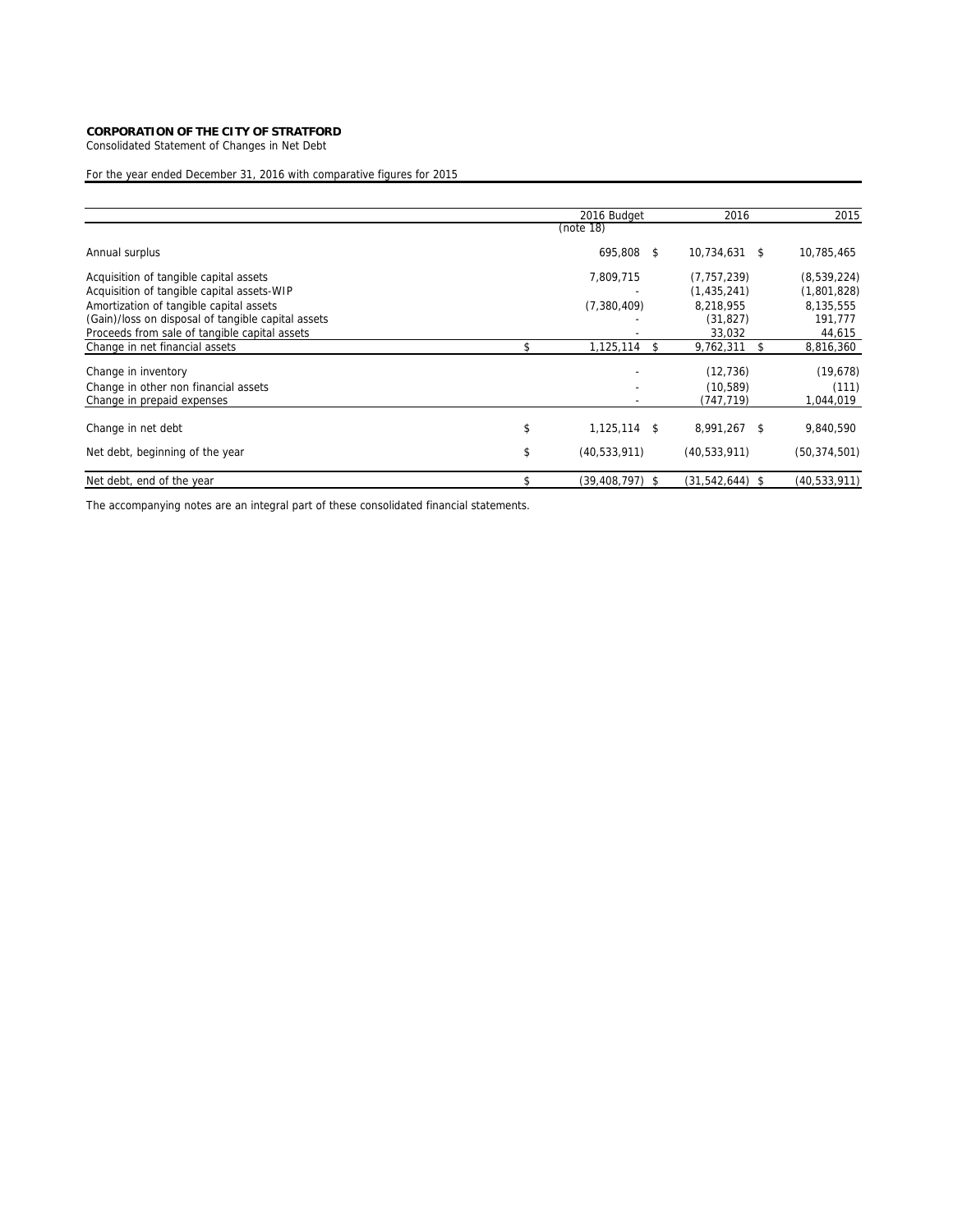Consolidated Statement of Cash Flows

# For the year ended December 31, 2016 with comparative figures for 2015

|                                                         | 2016                   | 2015           |
|---------------------------------------------------------|------------------------|----------------|
| Cash provided by (used in):                             |                        |                |
| Operating activities:                                   |                        |                |
| Annual surplus                                          | \$<br>10.734.631 \$    | 10,785,465     |
| Items not involving cash:                               |                        |                |
| Amortization of tangible capital assets                 | 8,218,955              | 8,135,555      |
| Government business enterprises net earnings            | (1,759,147)            | (3, 271, 915)  |
| (Gain)/loss on disposal of tangible capital assets      | (31, 827)              | 191,777        |
| Changes in non-cash operating working capital:          |                        |                |
| Other receivables                                       | (1,786,097)            | (1, 372, 556)  |
| Taxes receivable                                        | 79,692                 | 210,207        |
| Inventory                                               | (12, 736)              | (19,678)       |
| Prepaid expenses                                        | (747, 719)             | 1,044,019      |
| Other non financial assets                              | (10, 589)              | (111)          |
| Accounts payable and accrued liabilities                | 832,308                | (1, 415, 111)  |
| Deferred revenue                                        | 2,598,543              | 582,063        |
| Employee benefits payable                               | (2,546,316)            | 143,837        |
| Land held for resale                                    | 165,047                | 185,021        |
| Solid waste landfill closure and post closure liability | 267,635                | (13, 366)      |
|                                                         | 16,002,380             | 15,185,207     |
| Financing activities:                                   |                        |                |
| Decrease in bank indebtedness                           |                        | (11,500,000)   |
| Decrease in long term debt                              | (6,056,119)            | 9,620,926      |
|                                                         | (6,056,119)            | (1,879,074)    |
| Investing activities:                                   |                        |                |
| Dividends from Government business enterprises          | 1,119,000              | 1,180,000      |
| Net increase in investments                             | (439, 330)             | (352, 387)     |
| Net decrease in loans receivable                        | (425, 501)             | (257, 547)     |
|                                                         | 254,169                | 570,066        |
| Capital transactions                                    |                        |                |
| Purchase of tangible capital assets                     | (9, 192, 480)          | (10, 341, 052) |
| Proceeds from the sale of tangible capital assets       | 33,032                 | 44,615         |
|                                                         | (9, 159, 448)          | (10, 296, 437) |
| Change in cash and cash equivalents                     | 1,040,982              | 3,579,762      |
| Cash and cash equivalents, beginning of year            | 11,346,613             | 7,766,851      |
| Cash and cash equivalents, end of year                  | \$<br>12,387,595<br>\$ | 11,346,613     |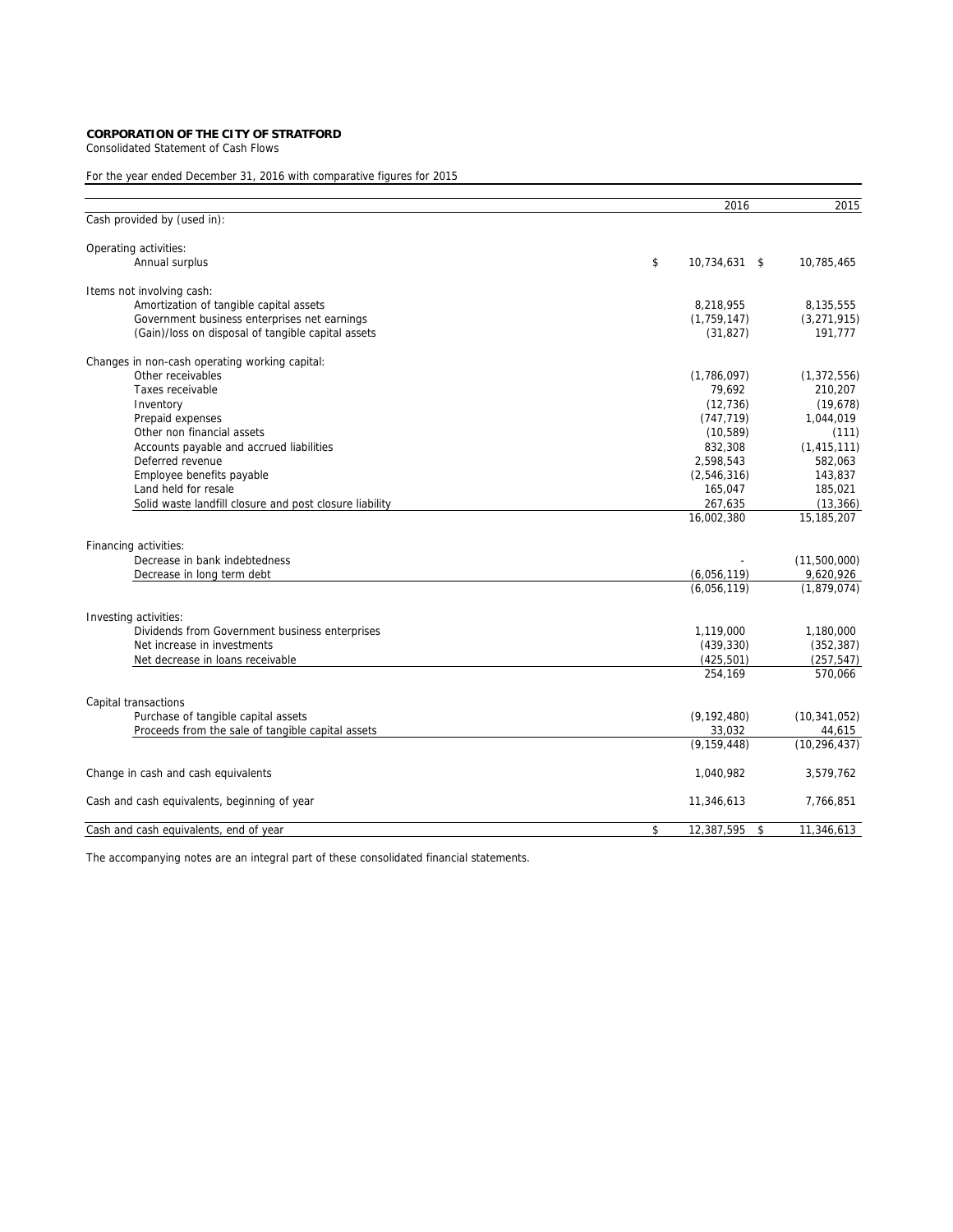Notes to Consolidated Financial Statements

### For the year ended December 31, 2016

# **1. Significant accounting policies:**

The consolidated financial statements of the Corporation of the City of Stratford (the "Corporation") are prepared by management in accordance with Canadian public sector accounting standards for local governments as recommended by the Public Sector Accounting Board ("PSAB") of CPA Canada. Significant aspects of accounting policies are as follows:

### (a) Reporting entity:

These consolidated financial statements reflect the assets, liabilities, revenues, and expenditures of the Corporation and include the activities of all committees of Council and the following local boards, municipal enterprises and utilities which are accountable to the Corporation for the administration of their financial affairs and resources and are owned or controlled by the Corporation.

### (i) Consolidated entities:

- Stratford Public Library
- Police Services Board
- Board of Parks
- Stratford City Centre Committee
- Perth & Stratford Housing Corporation
- SEED CO
- (ii) Proportionally consolidated entities:

The following entities are proportionally consolidated with the financial statements of the Corporation based on an approved funding agreement effective January 1, 2016.

|                                          | 2016   | 2015   |
|------------------------------------------|--------|--------|
| Perth District Health Unit               | 43.40% | 43.40% |
| Spruce Lodge Home for the Aged           | 44.30% | 44.30% |
| Spruce Lodge Home Assistance Corporation | 44.30% | 44.30% |
| Spruce Lodge Foundation                  | 44.30% | 44.30% |

The method of consolidation is based on notional weighted assessment as stated in the new shared services costing agreement.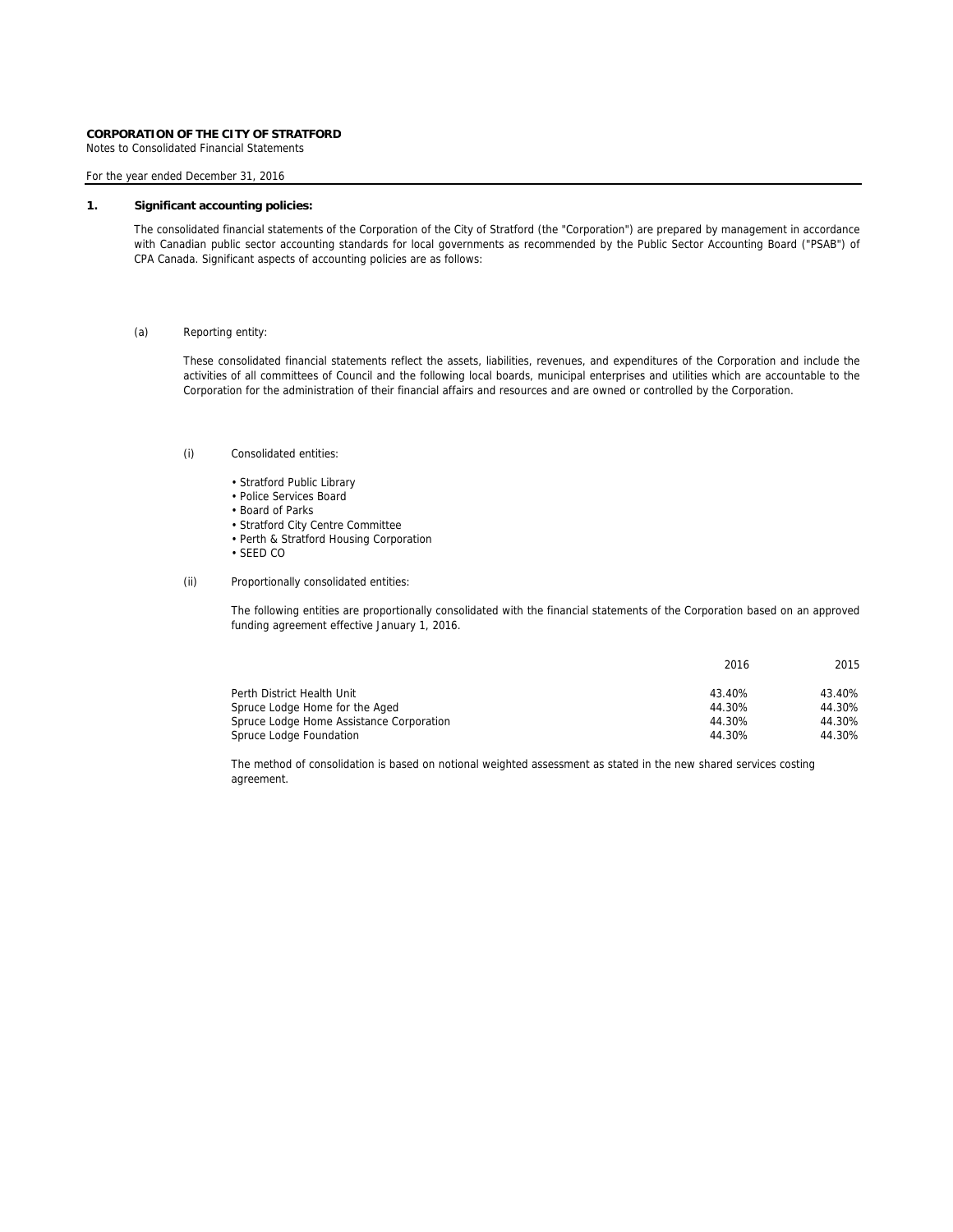Notes to Consolidated Financial Statements (continued)

### For the year ended December 31, 2016

#### **1. Significant accounting policies (continued):**

- (a) Reporting entity (continued):
	- (iii) Equity accounting:

Government business enterprises are accounted for by the modified equity method. Under the modified equity method, the accounting principles of government business enterprises are not adjusted to conform to the Corporation's accounting principles and inter-organizational transactions and balances are not eliminated. However, inter-organizational gains and losses are eliminated on assets remaining with the government reporting entities at the reporting date.

The government business enterprises include:

- Festival Hydro Inc.
- Festival Hydro Services Inc.
- (b) Accrual accounting:

Revenues and expenditures are reported on the accrual basis of accounting. The accrual basis of accounting recognizes revenues as they are earned and measurable. Expenditures are recognized as they are incurred and measurable as a result of the receipt of goods or services and the creation of a legal obligation to pay.

(c) Cash and cash equivalents

Cash and cash equivalents are comprised of cash on hand, cash held in financial institutions and temporary investments with maturities of 60 days or less.

(d) Bank indebtedness

Bank indebtedness is a fluctuating short term line of credit held in a financial institution.

(e) Tangible capital assets:

Tangible capital assets are recorded at cost, which includes all amounts that are directly attributable to acquisition, construction, development or betterment of the asset, and include interest charges when these charges are directly attributable to the capital project. Donated or contributed assets are capitalized and recorded at their estimated fair value upon acquisition. Leased capital assets are valued at the present value of the future minimum lease payments. Certain tangible capital assets for which historical cost information is not available have been recorded at current replacement cost deflated by a relevant inflation factor.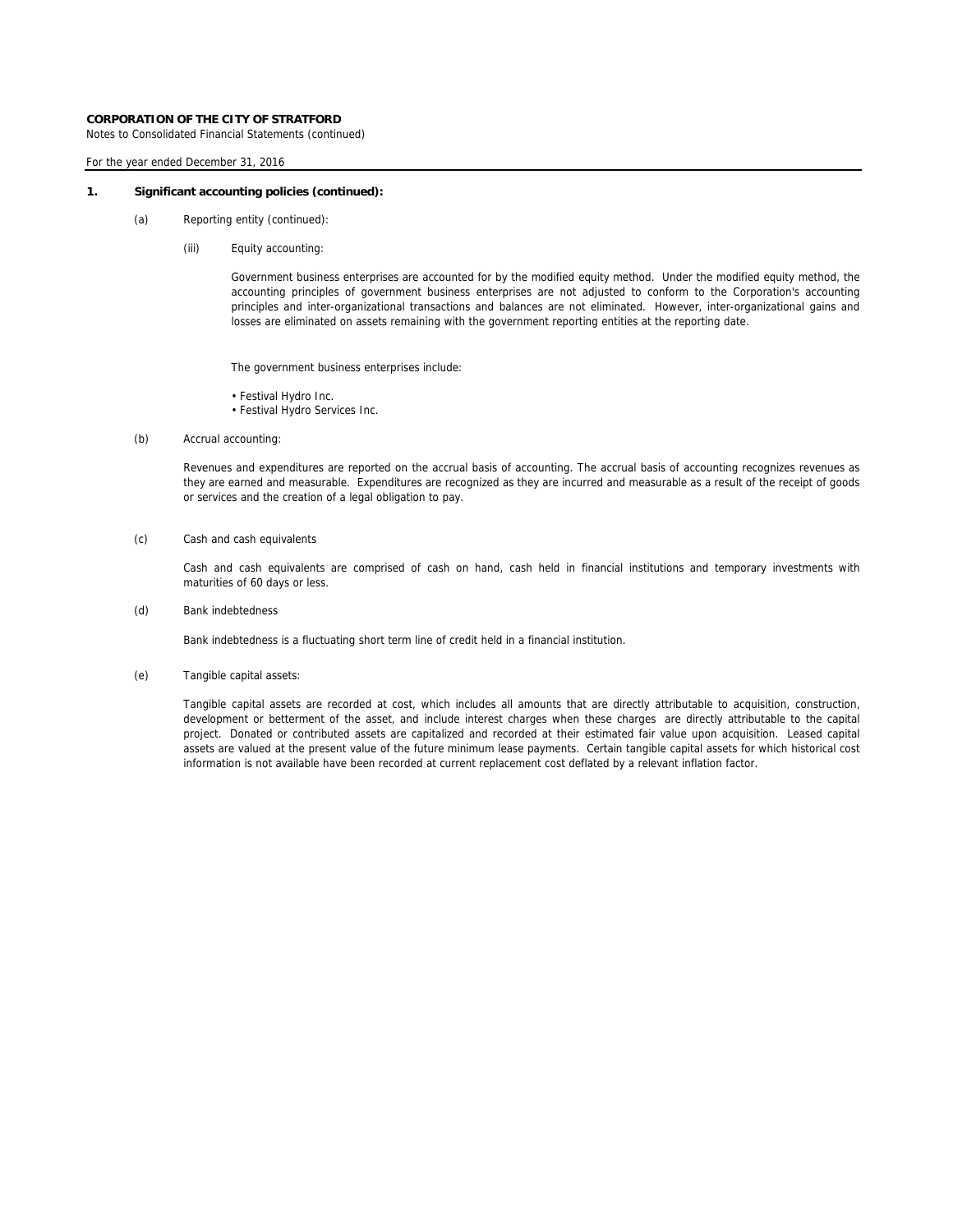Notes to Consolidated Financial Statements (continued)

### For the year ended December 31, 2016

#### **1. Significant accounting policies (continued):**

(e) Tangible capital assets (continued):

Works of art and other historical treasures are accounted for in the same method as the other tangible capital assets, with the exception that they are not amortized.

Work in progress identified in this and subsequent notes relates to assets under construction. The costs, less residual value, of the tangible capital assets are amortized on a straight-line basis over their estimated useful lives as follow:

| 20 to 30 years  |
|-----------------|
| 15 to 50 years  |
| 5 years         |
| 15 to 30 years  |
| 2 to 25 years   |
| 5 to 25 years   |
| 20 to 40 years  |
| 50 years        |
| 15 to 60 years  |
| 60 to 75 years  |
| 35 to 100 years |
| 100 years       |
|                 |

### (f) Land held for resale:

The land held for resale is recorded at the lower of cost and net realizable value.

(g) Tax revenues:

In 2016 the Corporation billed over \$53.1 million in property tax revenue for municipal purposes. A further \$13.2 million in provincial education taxes were billed on behalf of the Province of Ontario for education purposes and remitted to the Province during the year. The authority to levy and collect property taxes is established under the Municipal Act, 2001, the Assessment Act, the Education Act and other legislation.

The amount of the total annual property tax levy is determined each year through Council's approval of the annual operating budget. Municipal tax rates are set annually by Council for each class or type of property, in accordance with legislation and Council approved policies, in order to raise the revenues required to meet operating budget requirements. Education tax rates are established by the Province of Ontario each year in order to fund the costs of education on a Province wide basis.

Taxation revenues are recorded at the time tax billings are issued. Additional property tax revenue can be added throughout the year, related to new properties that become occupied, or that become subject to property tax, after the return of the annual assessment roll used for billing purposes. The Corporation may receive supplementary assessment rolls over the course of the year from MPAC that identify new or omitted assessments. Property taxes for these supplemental/omitted amounts are then billed according to the approved tax rate for the property class.

Taxation revenues in any given year may also be reduced as a result of reductions in assessment values rising from assessment and/or tax appeals. Each year, an amount is identified to cover the estimated amount of revenue loss attributable to assessment appeals, tax appeals or other deficiencies in tax revenue.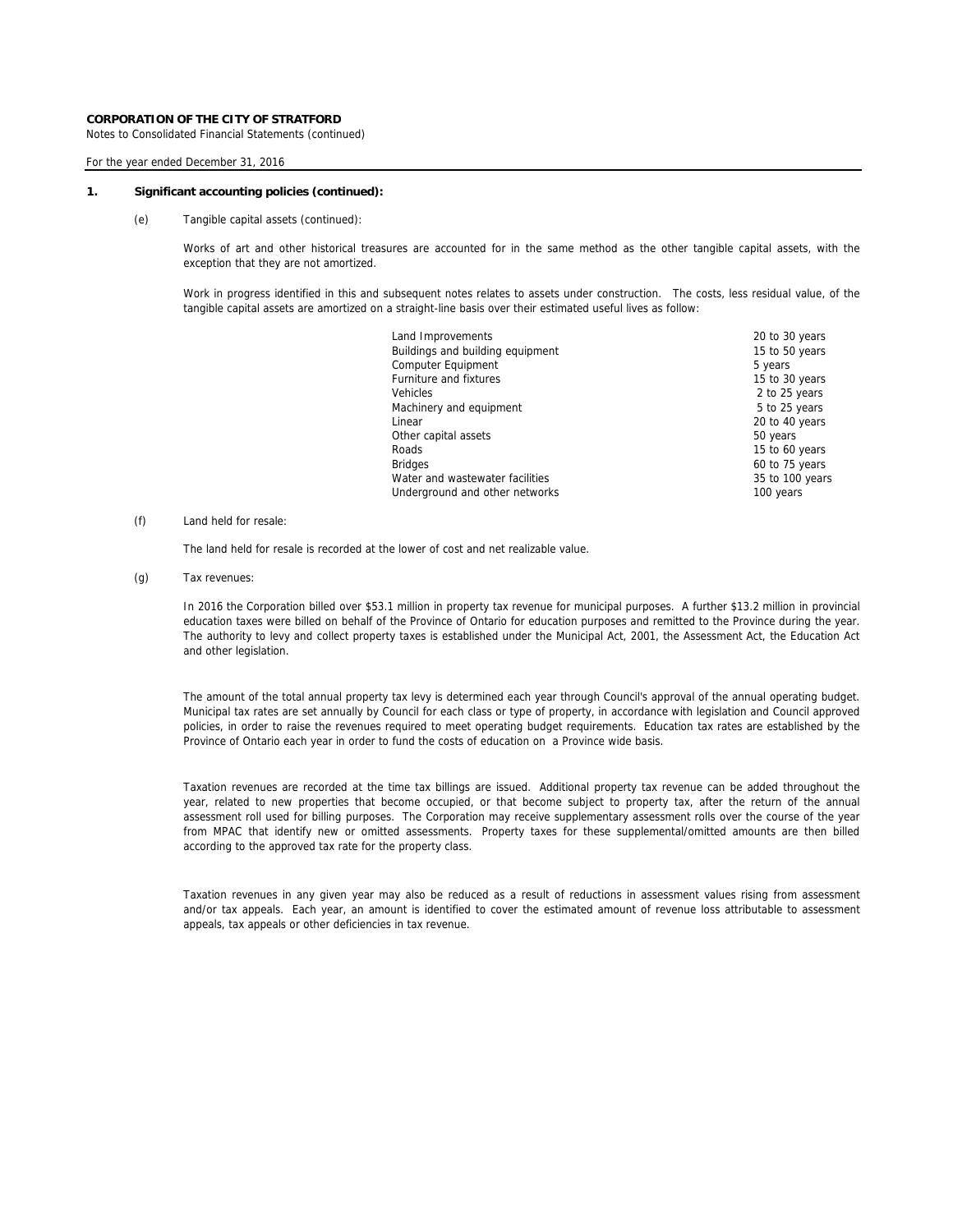Notes to Consolidated Financial Statements (continued)

### For the year ended December 31, 2016

#### **1. Significant accounting policies (continued):**

(h) Deferred revenue:

The recreational land (Planning Act), development charges funds, and sub divider contributions are prescribed by legislation, or agreement and are reported as deferred revenue on the consolidated statement of financial position. Grants that are received in the year, but are subject to external restrictions that have not been fulfilled, are recorded in deferred revenue until those obligations are met. In addition, certain user charges and fees are collected for which the related services have yet to be performed. These amounts are recognized as revenue in the fiscal year the related expenditures are incurred or services performed.

### (i) Long-term investments:

Long-term investments are recorded at cost less any amounts written-off to reflect a permanent decline in market value below cost. Investments consist of authorized investments pursuant to provisions of the Municipal Act and comprise government and corporate bonds, debentures, pooled investment funds and short-term instruments of various financial institutions.

Investment income earned are reported as revenue in the period earned. Investment income earned on obligatory reserve funds is added to the fund balance and forms part of the respective deferred revenue balances.

(j) Inventory:

Inventory is valued at the lower of cost and net realizable value on a first-in, first-out basis.

(k) Employee benefits payable:

The Corporation provides post-retirement health care, life insurance and unused sick leave benefits to eligible retired employees. The benefits earned by employees are actuarially determined using management's best estimate of salary escalation, retirement ages of employees and expected benefit costs.

Past service costs from plan amendments related to prior period employee services are accounted for in the period of the plan amendment. The effects of a gain or loss from settlements or curtailments are expensed in the period they occur. Net actuarial gains and losses related to the employee benefits are amortized over the average remaining service life of the related employee group. Employee future benefit liabilities are discounted at the Corporation's cost of borrowing using estimated rates for debt with maturities similar to expected benefit payments in the future. The costs of workplace safety and insurance obligations are actuarially determined and are expensed.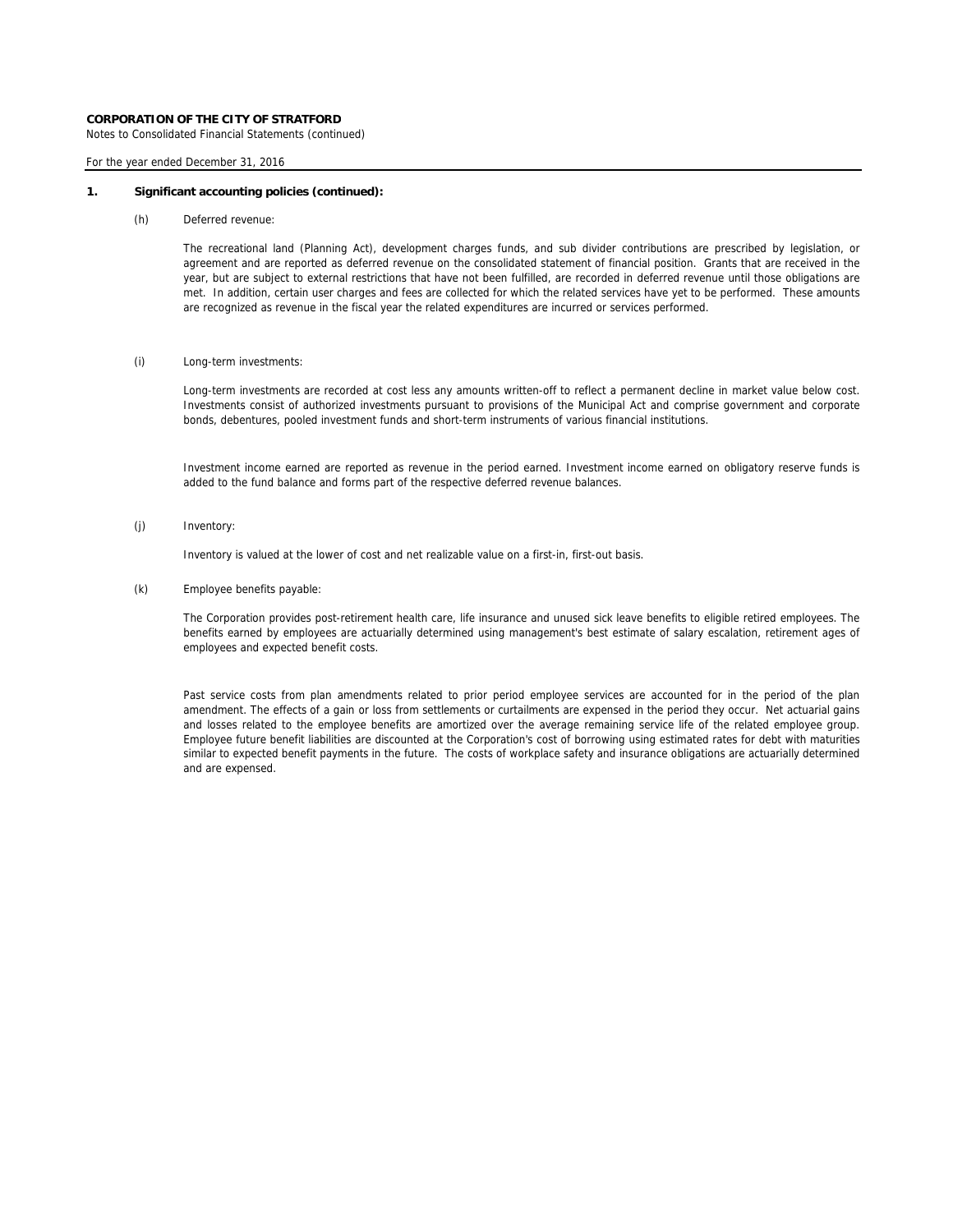Notes to Consolidated Financial Statements (continued)

For the year ended December 31, 2016

#### **1. Significant accounting policies (continued):**

(l) Use of estimates:

The preparation of the consolidated financial statements in conformity with Canadian public sector accounting standards requires management to make estimates and assumptions that affect the reported amounts of assets and liabilities and disclosure of contingent assets and liabilities at the date of the consolidated financial statements and the reported amounts of revenues and expenses during the reporting periods. The amounts subject to such estimates include employee benefits payable, assessment appeals, claims provisions, and solid waste landfill closure and post-closure liability. Actual results could differ significantly from those estimates.

### (m) Transactions on behalf of others:

Trust funds operated by the Corporation amounting to \$2,500,799 (2015 - \$2,443,160) have not been included in the consolidated statement of financial position nor have their operations been included in the consolidated statement of operations, as they are reported on separately.

#### (n) Government transfer revenue:

Government transfer revenue is recorded once it is authorized by the transferring government and the Corporation is eligible to receive the transfer. Any amount received but restricted is recorded as deferred revenue in accordance with Section 3100 of the Public Sector Accounting Handbook and recognized as revenue in the period in which the resources are used for the purpose specified.

Government transfers include social assistance program funding representing 80-100% of certain social services programs, social service administration funding covering 50% of certain administration costs and transfers for social housing totaling approximately 20% of costs of the program.

In addition, the Corporation periodically receives senior government capital funding in the form of infrastructure grants and receives ongoing funding from both senior levels of government as a result of an allocation of gas tax funds.

(o) Contaminated sites:

> Public Sector Accounting Handbook section 3260 - Liability for Contaminated Sites, requires that the City recognize a liability for remediation of contaminated sites when contamination of a site, for which the City is directly responsible or accepts responsibility, exceeds an existing environmental standard and a reasonable estimate of the remediation costs can be made. The City is in the process of establishing an inventory of contaminated sites (if any) and evaluating if it will be required to recognize a liability for remediation of any of the sites.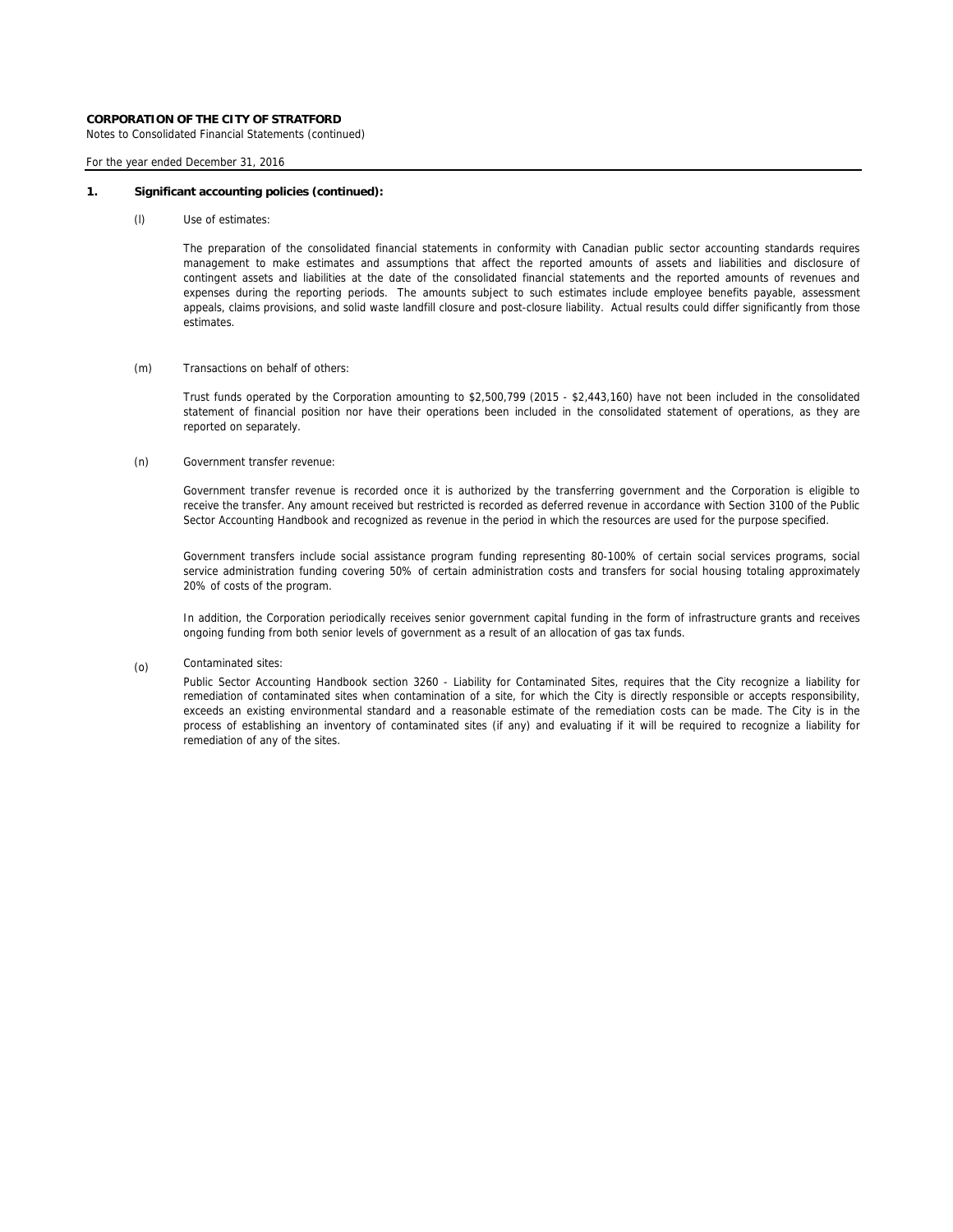Notes to Consolidated Financial Statements (continued)

# For the year ended December 31, 2016

#### **2. Cash and cash equivalents and bank indebtedness:**

The following is a breakdown of cash and cash equivalents and bank indebtedness:

| Cash and cash equivalents:<br>Bank accounts | 2016<br>12,384,008 \$ | 2015<br>11,343,102 |
|---------------------------------------------|-----------------------|--------------------|
| Petty Cash                                  | 3.587                 | 3,511              |
|                                             | 12,387,595            | 11,346,613         |
|                                             |                       |                    |

# **3. Loans receivable:**

The following loans are outstanding at December 31, 2016:

|                                      | 2016          | 2015     |
|--------------------------------------|---------------|----------|
| <b>Stratford Perth Museum</b>        | \$<br>332.367 | 343.769  |
| Heritage Conservation District Loans | 259.844       | 234.968  |
| <b>Stratford Soccer Association</b>  | 110,000       | 120,000  |
| Stratford Perth Museum (2)           | 160.531       | 167.584  |
| Household Sewer Loans                | 12.161        | 15.977   |
| <b>Stratford Tourism Alliance</b>    | 168.834       | 210.938  |
| Stratford Perth Humane Society       | 50,000        | 75,000   |
| Stratford Chef School                | 500,000       |          |
|                                      | 1.593.737     | .168.236 |

The Stratford Perth Museum loan matures in 2038, has an interest rate of 3% with repayments of \$1,791 being made monthly.

The Heritage Conservative District loans are interest free 10 year loans with maturity dates between July 2016 and September 2025.

The Stratford Perth Museum (2) matures in 2038,has an interest rate of .5% with repayments of \$656.34 being made monthly.

The Stratford Soccer Assciation loan is a 15 year interest free loan maturing September 2028 with a yearly payment of \$10,000.

The Household Sewer loans are 3 year loans to property owners at an interest rate of 15%. Payments are made monthly.

The Stratford Tourism loan is a 4 year interest free loan.

The Stratford Perth Humane Society loan is a 4 year interest free loan.

The Stratford Chef School loan is a 6 year loan at an interest rate of 5%. Only interest is paid the first year with principal payments starting Fall 2017.

# **4. Investments:**

|                      | 2016<br>Cost | Market Value | 2015<br>Cost             | Market Value |
|----------------------|--------------|--------------|--------------------------|--------------|
| Bankers' acceptances |              |              | $\overline{\phantom{a}}$ | -S           |
| Deposit notes/GIC's  | 2,961,120    | 2.930.800    | 2.740.400                | 2,716,738    |
| Fixed Income         | 13.771.265   | 13.635.056   | 13.552.655               | 13,660,709   |
|                      | 16.732.385   | \$16,565,856 | \$16,293,055             | \$16,377,447 |

Long-term investments earn interest between 1.45% and 6.98% and have maturity dates between January 2017 and December 2108.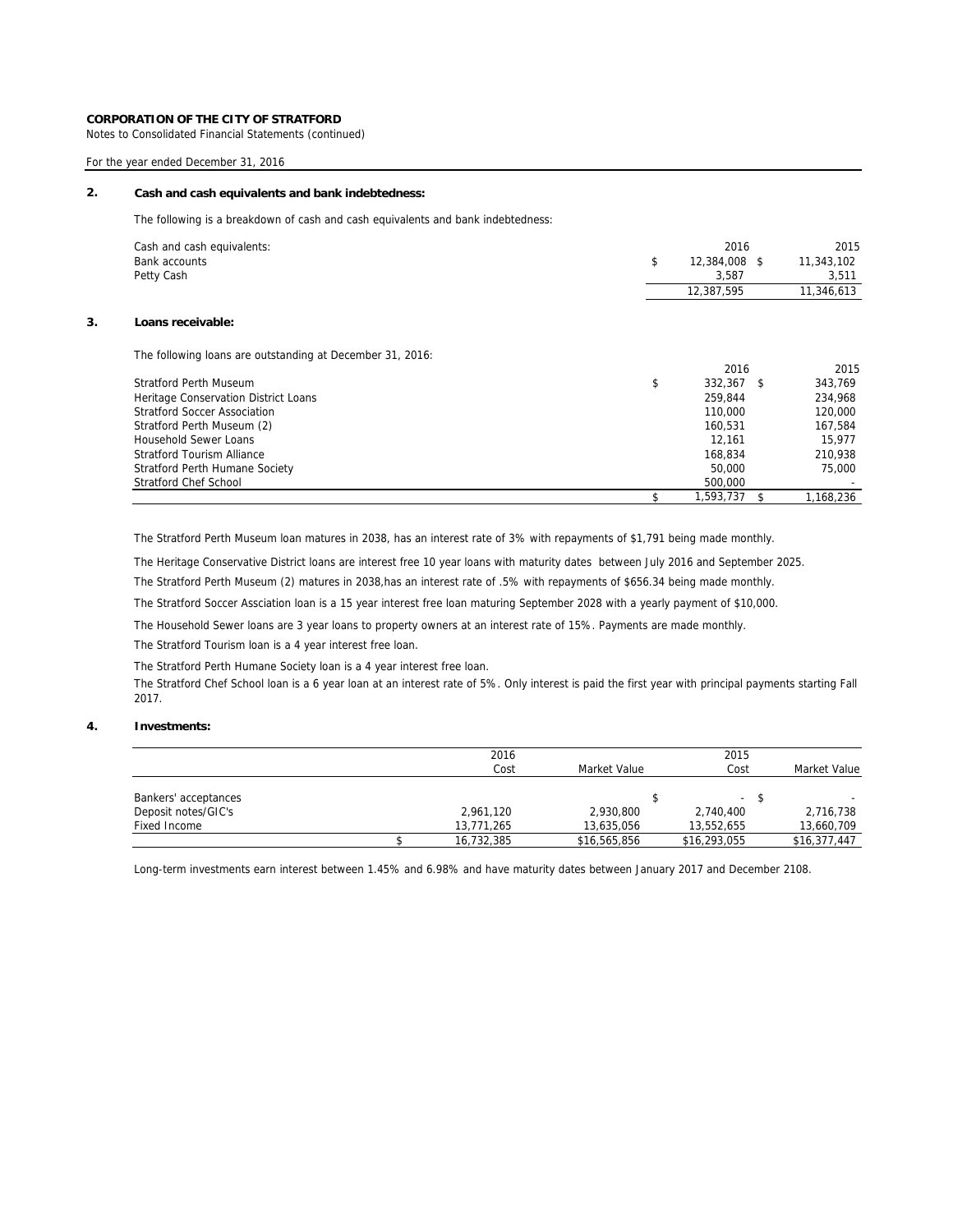Notes to Consolidated Financial Statements (continued)

# For the year ended December 31, 2016

# **5. Investment in Government Business Enterprises:**

The Corporation holds a 100% interest in Festival Hydro Inc. and Festival Hydro Services Inc. as follows:

|     |                                                    |            | 2016                              | 2015                  |
|-----|----------------------------------------------------|------------|-----------------------------------|-----------------------|
|     | Festival Hydro Inc<br>Festival Hydro Services Inc. | (a)<br>(b) | \$<br>39,567,778<br>\$<br>856,947 | 38,973,743<br>810,835 |
|     |                                                    |            | \$<br>40,424,725<br>\$            | 39,784,578            |
| (a) | Festival Hydro Inc.:                               |            |                                   |                       |
|     |                                                    |            | 2016                              | 2015                  |
|     | Financial position:                                |            |                                   |                       |
|     | Current assets                                     |            | \$<br>15,733,197<br>\$            | 13,216,669            |
|     | Capital assets                                     |            | 51,874,190                        | 51,628,285            |
|     | Deferred tax assets                                |            | 566,403                           | 841,045               |
|     | <b>Other Assets</b>                                |            | 2,136,148                         | 2,095,887             |
|     | <b>Total assets</b>                                |            | 70,309,938                        | 67,781,886            |
|     | Regulatory balances                                |            | 706,374                           | 2,041,868             |
|     | <b>Current liabilities</b>                         |            | 13,430,722                        | 11,832,560            |
|     | Demand loan payable to the City of Stratford       |            | 15,600,000                        | 15,600,000            |
|     | Post-employment benefits                           |            | 1,401,539                         | 1,379,334             |
|     | Other liabilities                                  |            | 15,083,696                        | 15,876,494            |
|     | <b>Total liabilities</b>                           |            | 45,515,957                        | 44,688,388            |
|     | Regulatory balances                                |            | 1,532,577                         | 1,761,623             |
|     | Equity                                             |            | \$<br>23,967,778<br>\$            | 23,373,743            |
|     | Financial activities:                              |            |                                   |                       |
|     | Revenues                                           |            | \$<br>91,739,176 \$               | 83,056,063            |
|     | Operating expenses                                 |            | (86, 634, 544)                    | (79, 188, 070)        |
|     | Finance costs (net)                                |            | (1, 721, 534)                     | (1,904,296)           |
|     | Income tax                                         |            | (546, 730)                        | (1, 193, 461)         |
|     | Net movement in regulatory balance                 |            | (1, 100, 360)                     | 2,488,610             |
|     | Other comprehensive income (loss)                  |            | (22, 973)                         | (18, 518)             |
|     | Equity, beginning of year                          |            | 23,373,743                        | 21,313,415            |
|     | Dividends paid or payable on common shares         |            | (1, 119, 000)                     | (1, 180, 000)         |
|     | Equity, end of year                                |            | \$<br>23,967,778<br>\$            | 23,373,743            |
|     |                                                    |            | 2016                              | 2015                  |
|     | Investment in Festival Hydro Inc.:                 |            |                                   |                       |
|     | Equity, end of year                                |            | \$<br>23,967,778<br>\$            | 23,373,743            |
|     | Demand loan payable to the City of Stratford       |            | 15,600,000                        | 15,600,000            |
|     | Net investment                                     |            | \$<br>39,567,778<br>\$            | 38,973,743            |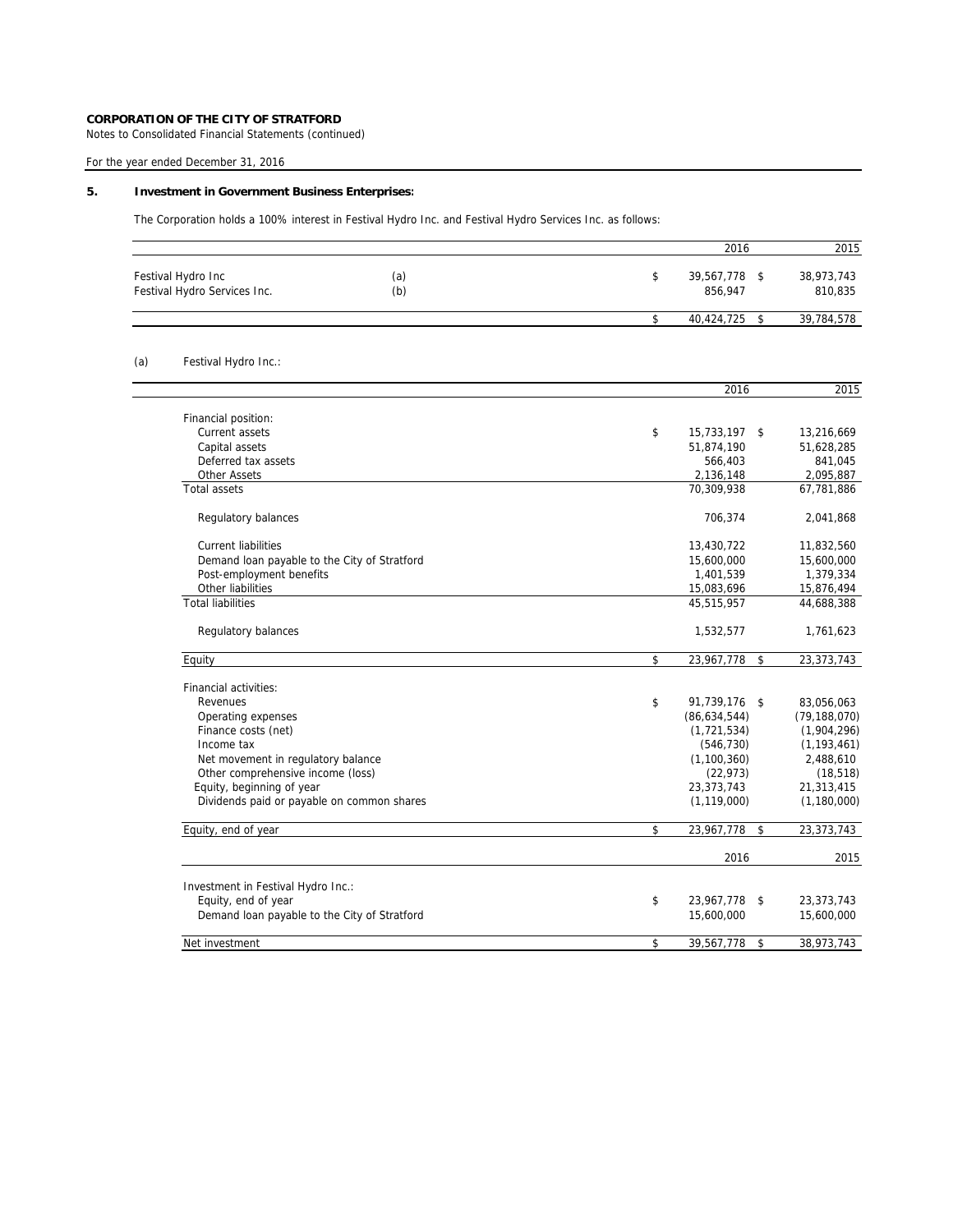Notes to Consolidated Financial Statements (continued)

For the year ended December 31, 2016

# **5. Investment in Government Business Enterprises (continued):**

(b) Festival Hydro Services Inc.:

|                                              | 2016               |            | 2015       |
|----------------------------------------------|--------------------|------------|------------|
| Financial position:                          |                    |            |            |
| Current assets                               | \$<br>119,331      | $^{\circ}$ | 94,783     |
| Capital assets                               | 2,282,731          |            | 2,511,800  |
| Other assets                                 | 72,977             |            | 61,691     |
| <b>Total assets</b>                          | 2,475,039          |            | 2,668,274  |
| <b>Current liabilities</b>                   | 52,209             |            | 66,524     |
| Demand loan payable to the City of Stratford | 372,000            |            | 372,000    |
| Other liabilities                            | 1,565,883          |            | 1,790,915  |
| <b>Total liabilities</b>                     | 1,990,092          |            | 2,229,439  |
| Equity                                       | \$<br>484,947      | \$         | 438,835    |
| Financial activities:                        |                    |            |            |
| Revenues                                     | \$<br>1,252,017 \$ |            | 1,037,023  |
| Operating expenses                           | (1,080,841)        |            | (929, 051) |
| Finance costs (net)                          | (61,064)           |            | (82, 385)  |
| Income tax                                   | (64,000)           |            | 6,000      |
| Net assets, beginning of year                | 438,835            |            | 407,248    |
| Dividends on common shares                   |                    |            |            |
| Equity, end of year                          | \$<br>484,947      | \$         | 438,835    |
|                                              | 2016               |            | 2015       |
| Investment in Festival Hydro Services Inc.:  |                    |            |            |
| Equity, end of year                          | \$<br>484,947 \$   |            | 438,835    |
| Demand loan payable to the City of Stratford | 372,000            |            | 372,000    |
| Net investment                               | \$<br>856,947      | \$         | 810,835    |

During the year, and within the normal course of operations, the Corporation was provided water and sewer billing and collection services by Festival Hydro. Amounts paid to Festival Hydro Inc. by the Corporation were \$465,382 (2015 - \$450,594).

The Corporation also leases space from Festival Hydro for which it paid rent of \$34,213 (2015 - \$33,673) during the year.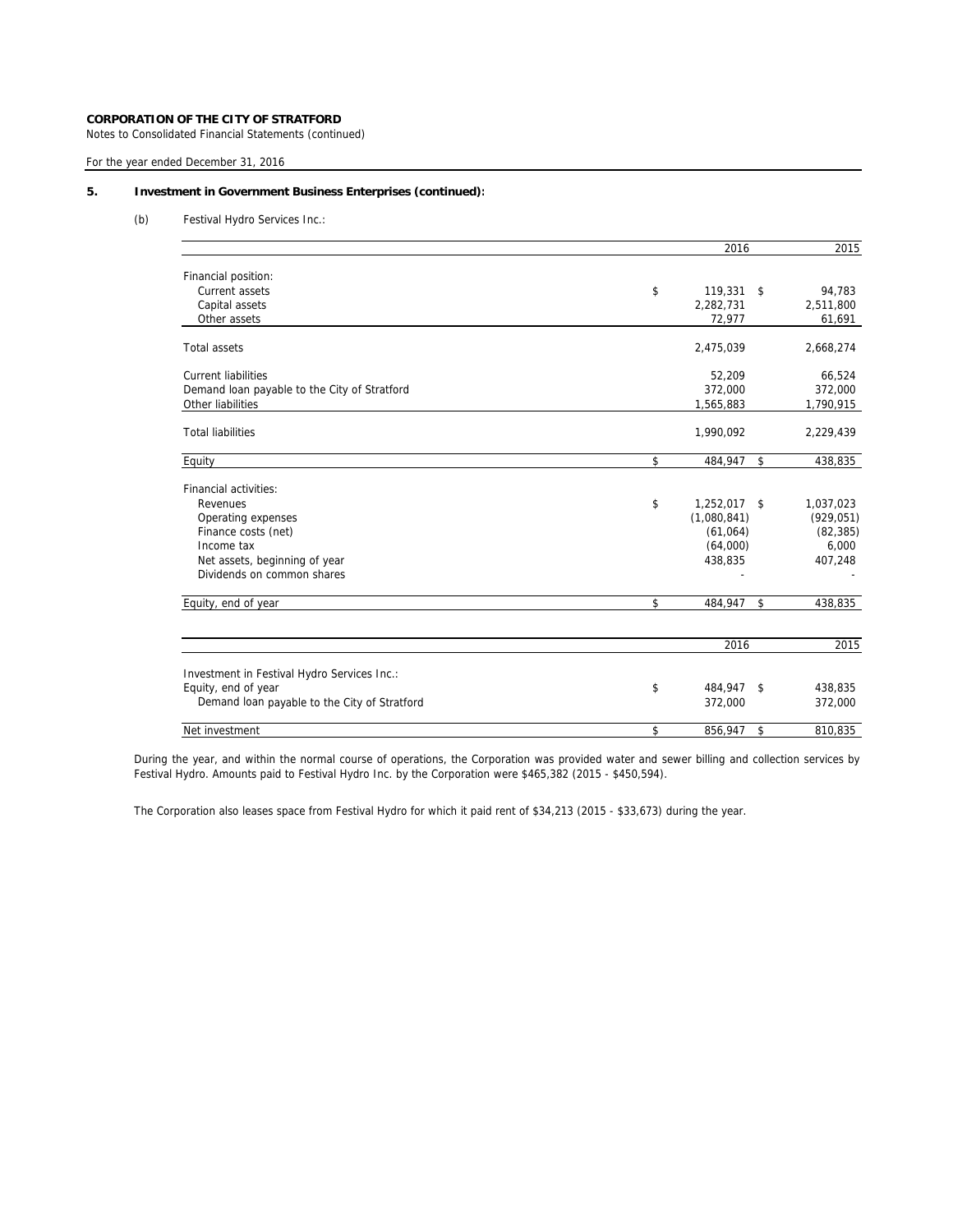Notes to Consolidated Financial Statements (continued)

For the year ended December 31, 2016

#### **6. Pension agreement:**

The Corporation makes contributions to the Ontario Municipal Employees Retirement Fund (OMERS), a multi-employer plan, on behalf of its employees. The plan is a defined benefit plan which specifies the amount of the retirement benefit to be received by the employees based on the length of service and rates of pay. The 2016 contribution rates are 9.0% for employee earnings below the year's maximum pensionable earnings and 14.6% thereafter for employees with a normal retirement age of 65. The 2016 contribution rates are 9.2% for employees earnings below the year's maximum pensionable earnings and 15.8% thereafter for employees with a normal retirement age of 60. Employees and employers contribute jointly to the plan.

OMERS is a multi-employer pension plan, therefore any pension plan surplus or deficit is a joint responsibility of all Ontario municipalities and their employees. As a result, the Corporation does not recognize any share of the OMERS pension surplus or deficit. Employer contributions for current service amounted to \$3,013,288 (2015 - \$2,711,546) and are matched by employee contributions in a similar manner. Employer contributions are recognized as an expenditure in the consolidated statement of financial activities in the year contributions are made.

# **7. Deferred revenue:**

|                                      | December 31, 2015    | Additions |              | Withdrawals     | December 31, 2016 |
|--------------------------------------|----------------------|-----------|--------------|-----------------|-------------------|
| Obligatory reserve funds:            |                      |           |              |                 |                   |
| Development charges                  | \$<br>$6,611,258$ \$ |           | 3,091,917 \$ | 957,578 \$      | 8,745,598         |
| Subdivider contributions             | 103,835              |           | 2,773        |                 | 106,608           |
| Recreational land (The Planning Act) | 521,772              |           | 26,967       | 13,679          | 535,060           |
| Federal gas tax                      | 3,493,284            |           | 1,986,237    | 1,424,727       | 4,054,794         |
| Provincial gas tax                   | 604,162              |           | 459,457      | 529,157         | 534,462           |
| Other current miscellaneous          | 95,789               |           |              | 86,062          | 9,727             |
| Other consolidated entities:         |                      |           |              |                 |                   |
| Other                                | 124,839              |           | 42,394       |                 | 167,233           |
|                                      | 11,554,939           | -S        | 5,609,745    | \$<br>3,011,202 | \$<br>14,153,482  |
|                                      |                      |           |              |                 |                   |
|                                      |                      |           |              |                 |                   |
|                                      | December 31, 2014    | Additions |              | Withdrawals     | December 31, 2015 |
| Obligatory reserve funds:            |                      |           |              |                 |                   |
| Development charges                  | \$<br>$6,452,075$ \$ |           | 1,696,782 \$ | 1,537,599 \$    | 6,611,258         |
| Subdivider contributions             | 101.089              |           | 2,746        |                 | 103,835           |
| Recreational land (The Planning Act) | 437,532              |           | 84,240       |                 | 521,772           |
| Federal gas tax                      | 2,319,447            |           | 1,862,207    | 688,370         | 3,493,284         |
| Provincial gas tax                   | 1,442,544            |           | 451,372      | 1,289,754       | 604,162           |
| Other current miscellaneous          |                      |           | 95,789       |                 | 95,789            |
| Other consolidated entities:         |                      |           |              |                 |                   |
| Other                                | 220,190              |           | 94,326       | 189,677         | 124,839           |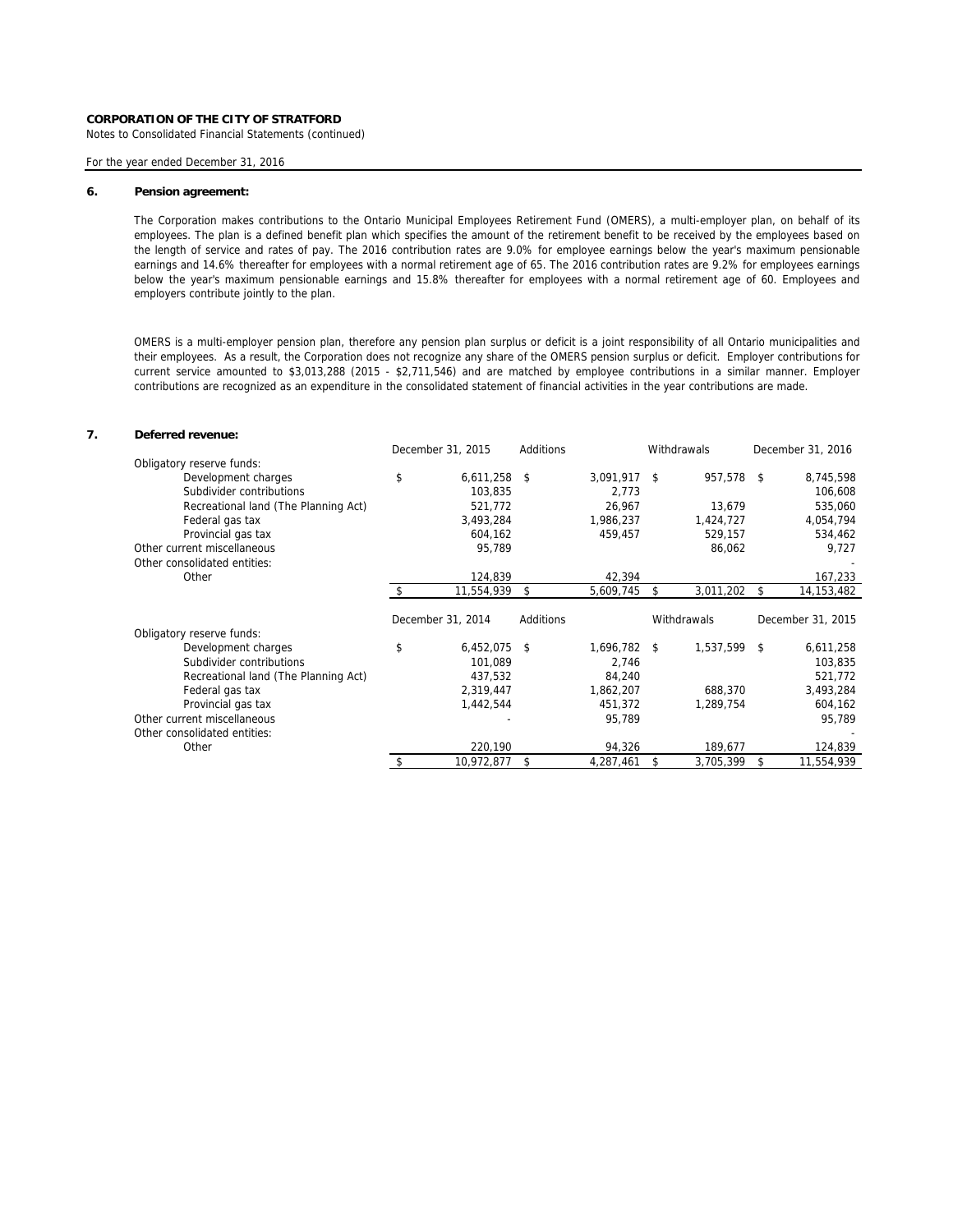Notes to Consolidated Financial Statements (continued)

### For the year ended December 31, 2016

# **8. Solid waste landfill closure and post-closure liability:**

Solid waste landfill closure and post-closure liability, accounts for anticipated closure and post-closure costs for the existing and closed landfill sites. This liability is the estimated cost to date, based on a volumetric basis, of the expenditures related to those activities required when the site or phase stops accepting waste.

Post-closure activities include all activities related to monitoring the site once it can no longer accept waste, including acquisition of any additional land for buffer zones, treatment and monitoring of leachate, monitoring ground water and surface water, gas monitoring and recovery, and ongoing maintenance of various control systems, drainage system and final cover.

The estimated liability for the care of landfill sites is the present value of future cash flows associated with closure and post-closure costs. The liability includes the portion of the landfill that was closed in 1995. This liability is not funded with reserves.

Key assumptions in arriving at the liability are:

|                                                    | 2016           | 2015                                    |
|----------------------------------------------------|----------------|-----------------------------------------|
| The landfill is expected to reach capacity in 2043 |                |                                         |
| Remaining capacity as at December 31, 2016         |                | 1.80 million tonnes 1.80 million tonnes |
| Expected closing cost in 2016 dollars              | $1.172.793$ \$ | 905.158                                 |
| Costs still to be recognized                       | 1.883.556      | 428.818                                 |
| Expected inflation rate                            | 2%             | 2%                                      |
| Discount rate                                      | 3.90%          | 4.10%                                   |
| Estimated time needed for post-closure care        | 50 Years       | 50 Years                                |

# **9. Commitments:**

In accordance with a service agreement entered into by the municipality in 1970 with the Ontario Clean Water Agency (the "Agency"), the existing sewage system is operated by the Agency. The municipality is obligated to meet all operating costs related to the project. This agreement was renewed January 1, 2012 for 5 years. The agreement was extended one year to December 31, 2017. The future payments are \$876,977 for 2017.

The Corporation leases vehicles. The leases are renewed every one or two years. The 2017 commitment is \$49,444. The commitment thereafter will be affected by changes to the leased fleet and inflation.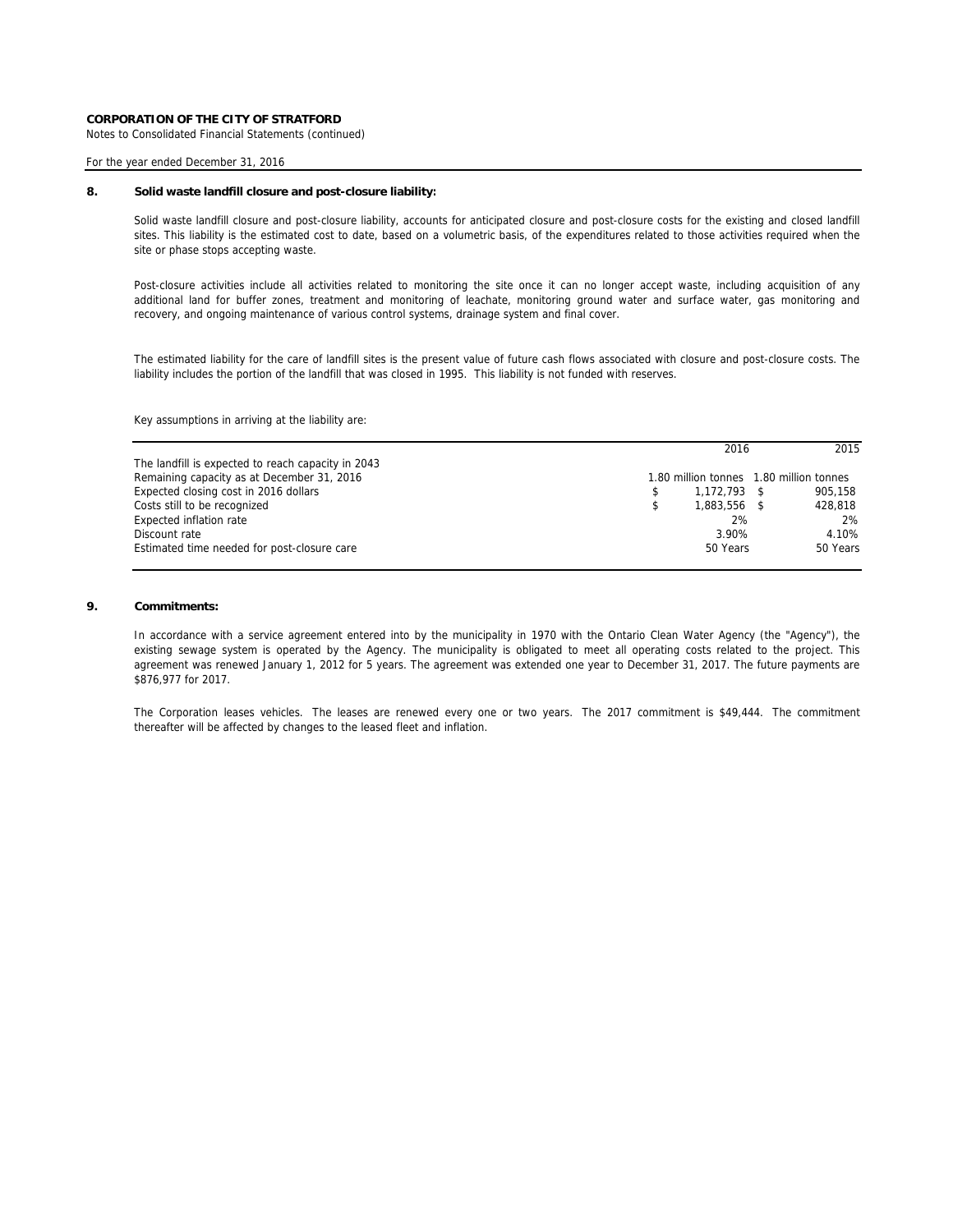Notes to Consolidated Financial Statements (continued)

# For the year ended December 31, 2016

### **10. Employee benefits payable:**

Employee future benefits are liabilities of the Corporation to its employees and early retirees for benefits earned but not taken. Details are as follows:

|                                                                                     | 2016                   | 2015                   |
|-------------------------------------------------------------------------------------|------------------------|------------------------|
| Post-retirement benefits (a)<br>Workplace Safety and Insurance Board Obligation (b) | 8.877.401<br>3.865.717 | 8,288,394<br>7,001,040 |
|                                                                                     | 12,743,118             | 15,289,434             |

The Corporation provides benefits to retirees until they reach 65 years of age, provides certain benefits to employees on long-term disability, allows certain employees to accumulate unused sick leave to be taken as a cash payment on termination. Above values are based on actuarial and management estimates as at December 31, 2016.

(a) The actuarial analysis is only for the City of Stratford, not including WSIB. Significant assumptions used in the actuarial valuation are as follows:

|                               | 2016  | 2015  |
|-------------------------------|-------|-------|
|                               |       |       |
| Discount rate                 | 3.90% | 4.10% |
| Rate of compensation increase | 1.50% | 1.50% |
| Healthcare cost increase      | 5.00% | 5.00% |

The benefit obligation continuity is as follows:

|                                                       | 2016            | 2015       |
|-------------------------------------------------------|-----------------|------------|
| Accrued benefit obligation end of prior year          | 7.486.700 \$    | 7,308,500  |
| Adjustment to accrued benefit obligation at January 1 | 551,000<br>- \$ | 213,400    |
| Current period benefit cost                           | 392.800         | 427.300    |
| Retirement interest expenditure                       | 335,200         | 302,700    |
| Benefits paid                                         | (508, 100)      | (765, 200) |
| Accrued benefit obligation, December 31               | 8,257,600       | 7,486,700  |
| Unamortized actuarial loss (gain)                     | 353,000         | 551,000    |
| Liability for post-retirement benefits                | 8.610.600       | 8.037.700  |

Post-retirement benefits expense is as follows:

|                                        | 2016     | 2015       |
|----------------------------------------|----------|------------|
|                                        |          |            |
| Current period benefit cost            | 392.800  | 427.300    |
| Retirement interest expenditure        | 335,200  | 302.700    |
| Amortization of actuarial (gain) loss  | (40.100) | (118, 400) |
| Total post-retirement benefits expense | 687.900  | 611,600    |

Reserves have been established to partially provide for this past service liability. The balance at the end of the year is \$5,717,708 (2015 - \$5,442,154). An amount of \$439,854 (2015 - \$436,469) was paid out of reserves to employees who left the Corporation's employment during the current year.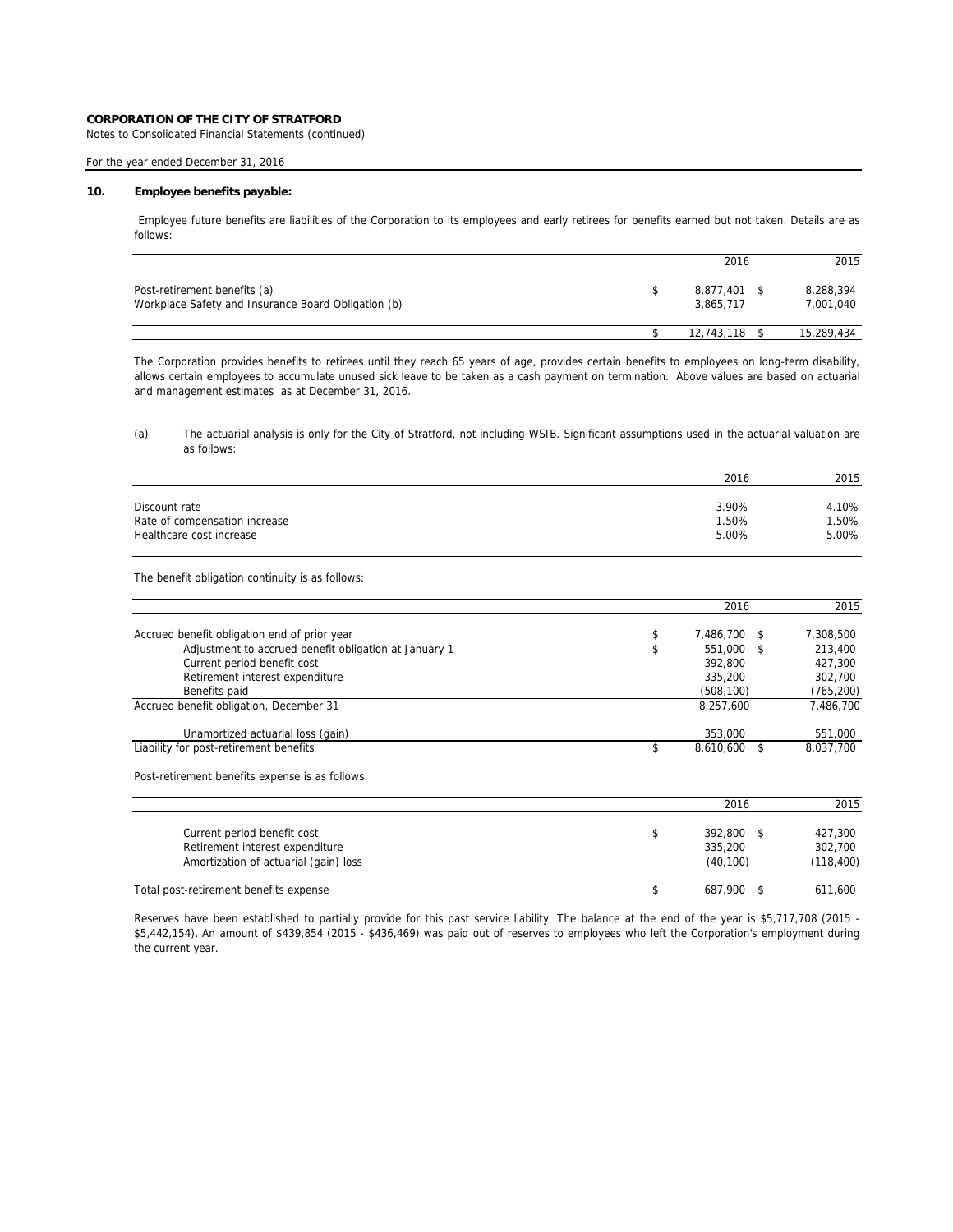Notes to Consolidated Financial Statements (continued)

For the year ended December 31, 2016

### **10. Employee benefits payable (continued):**

(b) The City of Stratford is a Workplace Safety and Insurance Board (WSIB) Schedule 2 employer. The City has recorded an accrual for the estimate of future benefit costs and administrative loading as calculated by WSIB. During the year \$312,815 (2015-\$293,503) was paid by the City to the WSIB in relation to those benefits.

### **11. Long-term debt:**

The balance of long-term debt reported on the consolidated statement of financial position consists of total long-term debt incurred by municipal enterprises. The amount at the end of the year is as follows:

|                                                                         |                    | 2016       |    | 2015       |
|-------------------------------------------------------------------------|--------------------|------------|----|------------|
| OSIFA debenture bearing interest at 2.57% due June 2032                 | \$                 | 20,767,604 | -S | 22,107,647 |
| OSIFA debenture bearing interest at 2.47% due June 2017                 |                    | 84,337     |    | 253,014    |
| OSIFA debenture bearing interest at 2.78% due September 2024            |                    | 536,000    |    | 603,000    |
| OSIFA debenture bearing interest at 2.74% due November 2028             |                    | 3,470,417  |    | 3,759,618  |
| OMEIFA debenture bearing interest at 4.96% due November 2034            |                    | 12,107,785 |    | 12,780,440 |
| OMEIFA debenture bearing interest at 2.70% due November 2034            |                    | 1,015,517  |    | 1,058,825  |
| OMEIFA debenture bearing interest at 4.28% due December 2024            |                    | 2.933.331  |    | 3,299,998  |
| OMEIFA debenture bearing interest at 3.21% due December 2026            |                    | 14,028,425 |    | 15,431,267 |
| Royal Bank loan payable, interest at 2.63% per annum, due February 2026 |                    | 4,083,110  |    | 4,811,019  |
| Royal Bank loan payable, interest at 2.42% per annum, due June 2024     |                    | 1,584,878  |    | 1,751,812  |
| Royal Bank loan payable, interest at 2.84% per annum, due April 2027    |                    | 4,337,216  |    | 4,466,442  |
| Royal Bank loan payable, interest at 2.88% per annum, due April 2028    |                    | 4,290,667  |    | 4,417,821  |
| Royal Bank loan payable, interest at 1.75% per annum, due April 2020    |                    | 886,882    |    | 1,143,006  |
| Royal Bank loan payable, interest at 2.49 per annum, due April 2025     |                    | 1,700,488  |    | 1,881,616  |
| Royal Bank loan payable, interest at 2.51 per annum, due April 2023     |                    | 1,401,942  |    | 1,461,370  |
| Royal Bank loan payable, interest at 2.80 per annum, due April 2026     |                    | 1,404,705  |    | 1,462,528  |
|                                                                         | $\mathbf{\hat{S}}$ | 74,633,304 | -S | 80,689,423 |
| Principal repayments are summarized as follows:                         |                    |            |    |            |
| 2017                                                                    | \$                 | 5,969,925  |    |            |
| 2018                                                                    |                    | 5,922,932  |    |            |
| 2019                                                                    |                    | 5,936,343  |    |            |
| 2020                                                                    |                    | 5,805,648  |    |            |
| 2021                                                                    |                    | 50.998.456 |    |            |
| Thereafter                                                              |                    |            |    |            |
|                                                                         | \$                 | 74,633,304 |    |            |

Long-term liabilities and commitments to be financed from reserves beyond the term of Council are covered by by-law. The principal and interest payments required to service existing and pending issues and commitments are within the debt repayment limit prescribed by the Ministry of Municipal Affairs.

Total interest expense on long term debt was \$2,511,119 (2015 - \$2,573,630).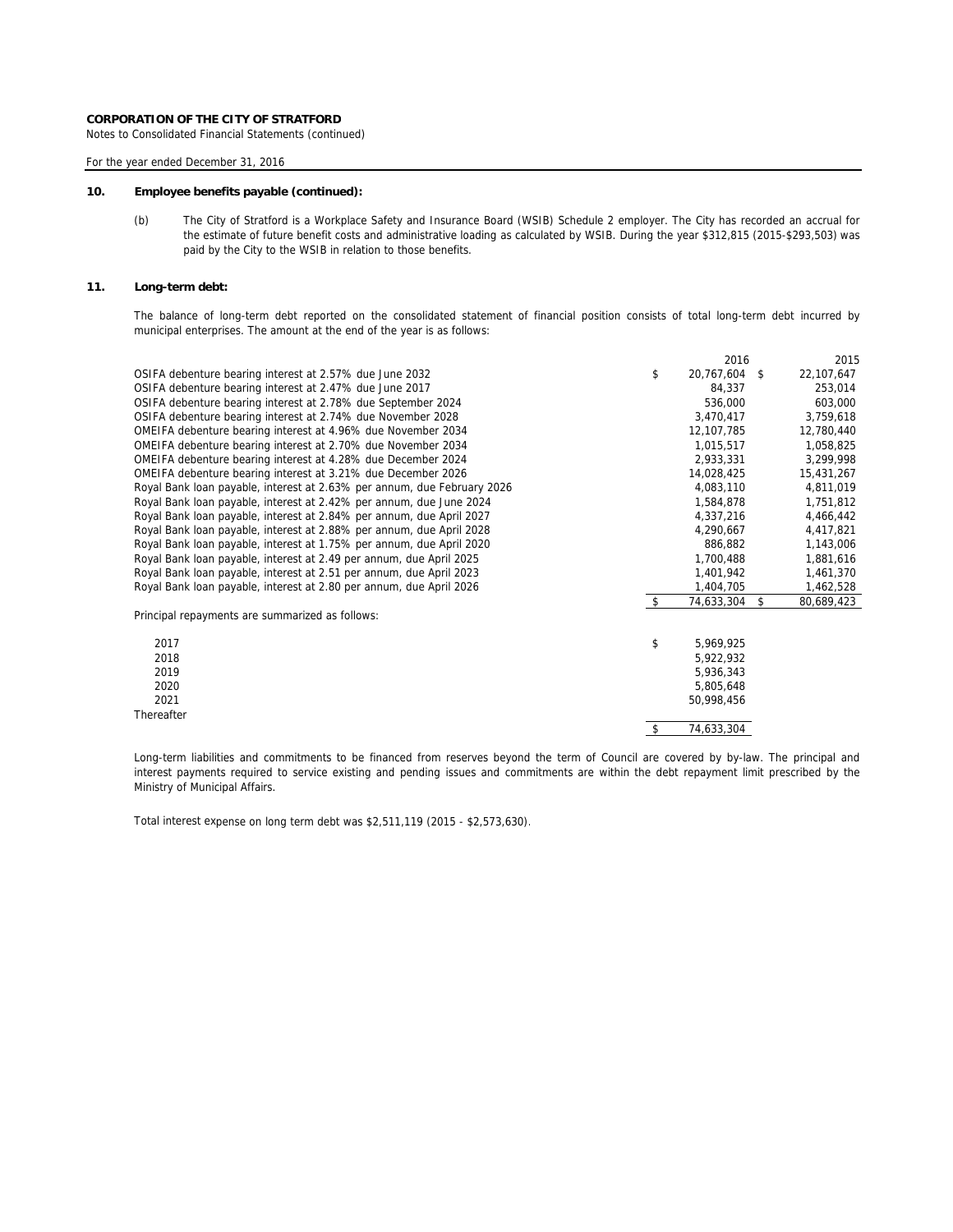Notes to Consolidated Financial Statements (continued)

# For the year ended December 31, 2016

# **12. Public liability insurance:**

In recent years there have been substantial increases in the premiums charged by the insurance industry for public liability insurance. As a result, the Corporation has undertaken some portion of the risk, which would normally have been covered by outside insurers.

The Corporation is self insured for public liability claims up to \$50,000 for any individual claim and \$50,000 for any number of claims arising out of a single occurrence. Outside coverage is in place for claims in excess of these limits.

Claims settled during the year amounted to \$209,320 (2015 - \$156,900) and have been provided for in the revenue fund and are accordingly reported as an expenditure in the consolidated statement of financial activities. Total unsettled claims at the end of the year are \$527,421 (2015 - \$531,780).

### **13. Accumulated surplus:**

The accumulated surplus balance is comprised of balances in reserves and reserve funds, operating surplus, capital surplus, unfunded liabilities to be recovered in the future, investment in government business enterprises and investment in tangible capital assets.

|                                                          |     | 2016             |                    | 2015            |
|----------------------------------------------------------|-----|------------------|--------------------|-----------------|
|                                                          |     |                  |                    |                 |
| Reserves set aside for specific purpose by Council:      |     |                  |                    |                 |
| Revenue purposes                                         | \$  | 15,928,685       | -\$                | 16,486,656      |
| Current purposes                                         |     | 1,521,196        |                    | 1,571,675       |
| Capital purposes                                         |     | 9.463.843        |                    | 6,992,191       |
| <b>Total reserves</b>                                    | \$  | 26,913,724       | \$                 | 25,050,522      |
| Reserve Funds set aside for specific purpose by Council: |     |                  |                    |                 |
| Revenue purposes                                         | \$  | 50,752 \$        |                    | 49,432          |
| Current purposes                                         |     | 1,573,608        |                    | 1,148,006       |
| Capital purposes                                         |     | (651, 628)       |                    | (293, 226)      |
| Total reserve funds                                      | \$  | 972,732 \$       |                    | 904,212         |
| Amounts to be recovered:                                 |     |                  |                    |                 |
| <b>Investment in Government Business Enterprises</b>     | \$  | $(7,800,000)$ \$ |                    | (7,800,000)     |
| Solid waste landfill closure and post closure liability  |     | (1, 172, 793)    |                    | (905, 158)      |
| Employee benefits payable                                |     | (12, 743, 118)   |                    | (15, 289, 434)  |
| Long-term debt                                           |     | (74, 633, 304)   |                    | (80,689,423)    |
| Interest accrual on debt                                 |     | (173, 263)       |                    | (186, 566)      |
| Total amounts to be recovered                            | \$. | (96, 522, 478)   | $\mathbf{\hat{S}}$ | (104, 870, 581) |
| Cumulative operating deficit                             | \$  | $(3,045,273)$ \$ |                    | (2,052,655)     |
| Investment in Government Business Enterprise             |     | 40.424.726       |                    | 39,784,578      |
| Land held for resale                                     |     | 1,494,760        |                    | 1,659,807       |
| Work in Progress                                         |     | 12,019,285       |                    | 10,584,044      |
| Investment in tangible capital assets                    |     | 257,938,275      |                    | 258,401,194     |
| Total accumulated surplus                                | \$  | 240, 195, 751    | \$                 | 229,461,120     |
|                                                          |     |                  |                    |                 |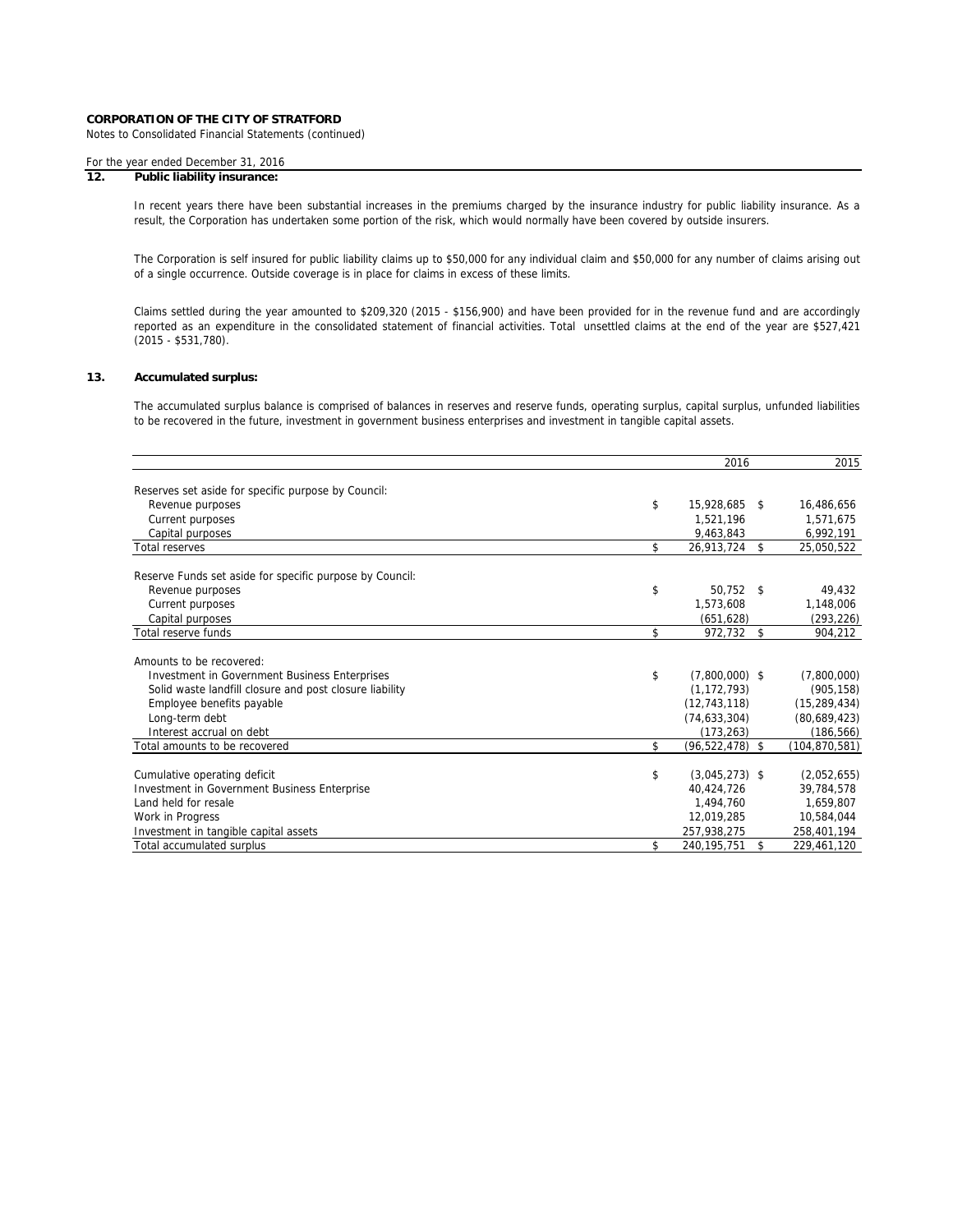Notes to Consolidated Financial Statements (continued)

# For the year ended December 31, 2016

### **14. Contingencies:**

As of December 31, 2016, certain legal actions and other contingent liabilities are pending against the Corporation. Reference can be made to note 12 for details of the public liability insurance maintained by the Corporation. Not all contingencies can be estimated at year end since the outcome of these matters is indeterminate at this time.

# **15. Financial Information for the Library Board:**

The Ministry of Culture provides operating and pay equity grants to the Library. A condition of this grant is that the Library Board supply its financial information to the Ministry. This information may be included in the consolidated financial statements provided that the financial information of the library is identified either by a separate schedule or a note.

|                                          |     | 2016            | 2015      |
|------------------------------------------|-----|-----------------|-----------|
| Revenue                                  |     |                 |           |
| Other grant revenue                      | \$  | $14,189$ \$     | 11,921    |
| Public library operating grant           |     | 50.798          | 50,798    |
| Pay equity grant                         |     | 604             | 604       |
| Fees and charges                         |     | 319,267         | 299,974   |
| <b>Donations</b>                         |     | 6,774           | 21,560    |
| Total revenue                            |     | 391,632         | 384,857   |
| Expenses                                 |     |                 |           |
| Wages                                    |     | 1,941,188       | 1,892,582 |
| <b>Materials</b>                         |     | 277,472         | 264,966   |
| <b>Services</b>                          |     | 294.376         | 298,835   |
| Other                                    |     | 14,784          | 36,163    |
| Total expenses                           |     | 2,527,820       | 2,492,546 |
| Deficiency of revenue over expenses      | \$. | 2,136,188<br>\$ | 2,107,689 |
| Deficiency was funded as follows:        |     |                 |           |
| Transfer from reserves and reserve funds |     | 18,346          | 67,907    |
|                                          |     |                 |           |
| Contribution from the Corporation        |     | 2,117,842       | 2,039,782 |
|                                          |     | 2,136,188<br>\$ | 2,107,689 |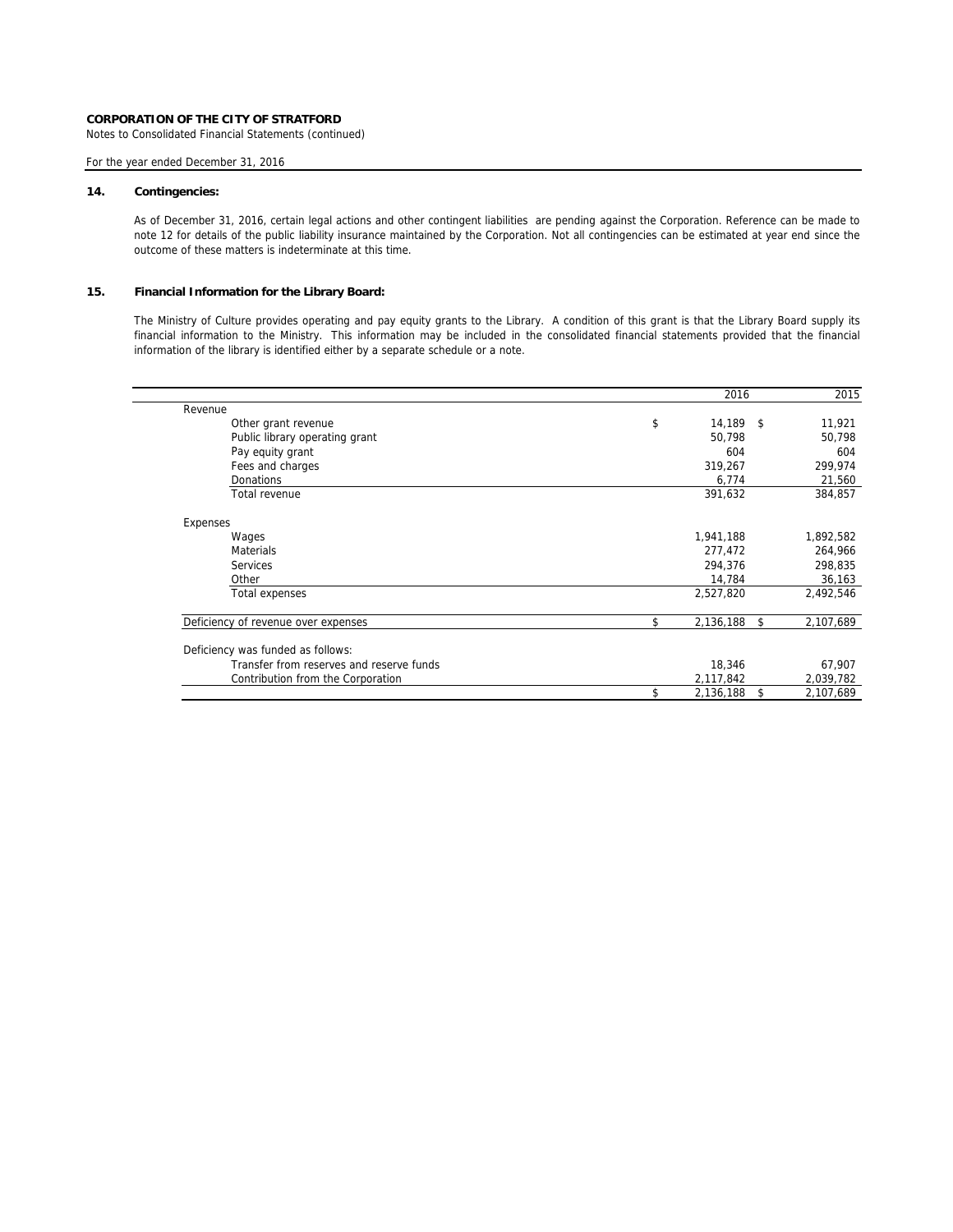Notes to Consolidated Financial Statements (continued)

### For the year ended December 31, 2016

#### **16. Segmented information:**

The Corporation of the City of Stratford is a diversified municipal government institution that provides a wide range of services to its citizens. For reporting purposes the Corporation's operations and activities are organized in segments. The services and activities of each segment are as follows:

# **General government**

This item is related to the revenues and expenses of the operations of the Corporation itself and cannot be directly attributed to a specific segment.

#### **Protection services**

Protection is comprised of police services, fire department and building department. The police services department is to ensure the safety and protection of the citizens and their property, preserve peace and good order, detect offenders and enforce the law. The fire department provides fire suppression service, fire prevention programs, training and education related to prevention and detection of fires. The building department enforces the building and construction codes and municipal by-laws.

#### **Transportation services**

Transportation services includes public works services related to planning, development and maintenance of the roadway systems, street lighting, transit and parallel transit, parking administration and control and the operations of the Stratford Municipal Airport.

### **Environmental services**

Environmental services include providing sanitary and storm sewer, water, waste collection and disposal and recycling services.

#### **Health services**

Health services are comprised of public health services which works to improve the overall health of the population and overcome health inequalities by providing services to individuals and communities. This segment also includes ambulance services and cemetery operations.

### **Social and Family services**

Social Services provides services that are meant to help the less fortunate in society through Ontario Works assistance, child care subsidy program and best start and special needs programs. This segment also includes the operations of a municipal day care.

### **Social housing**

Housing services are meant to help the less fortunate through social housing, affordable housing and public housing programs.

#### **Recreation and Cultural services**

Recreation and cultural services are meant to improve the health and development of the citizens. Programs such as swimming, skating, day camps, festivals and library services are provided at locations such as parks, library, art gallery, recreation complexes, arenas, sports fields and other municipal buildings. This segment also includes grants to numerous community organizations providing recreation and cultural activities.

### **Planning and Development**

Planning and development services manages urban development for business interests, environmental concerns, heritage matters, local neighbourhoods and the city centre. This segment also includes economic development and tourism.

For each reported segment, revenues and expenses represent amounts that are directly attributable to the segment and amounts that are allocated on a reasonable basis. Therefore, certain allocation methodologies are used in preparation of segmented financial information. The revenue fund reports on municipal services that are funded primarily by property taxation revenues. Taxation and payments-in-lieu of taxes are apportioned based on the segment's net surplus. The segmented information follows the same accounting policies as disclosed in note 1.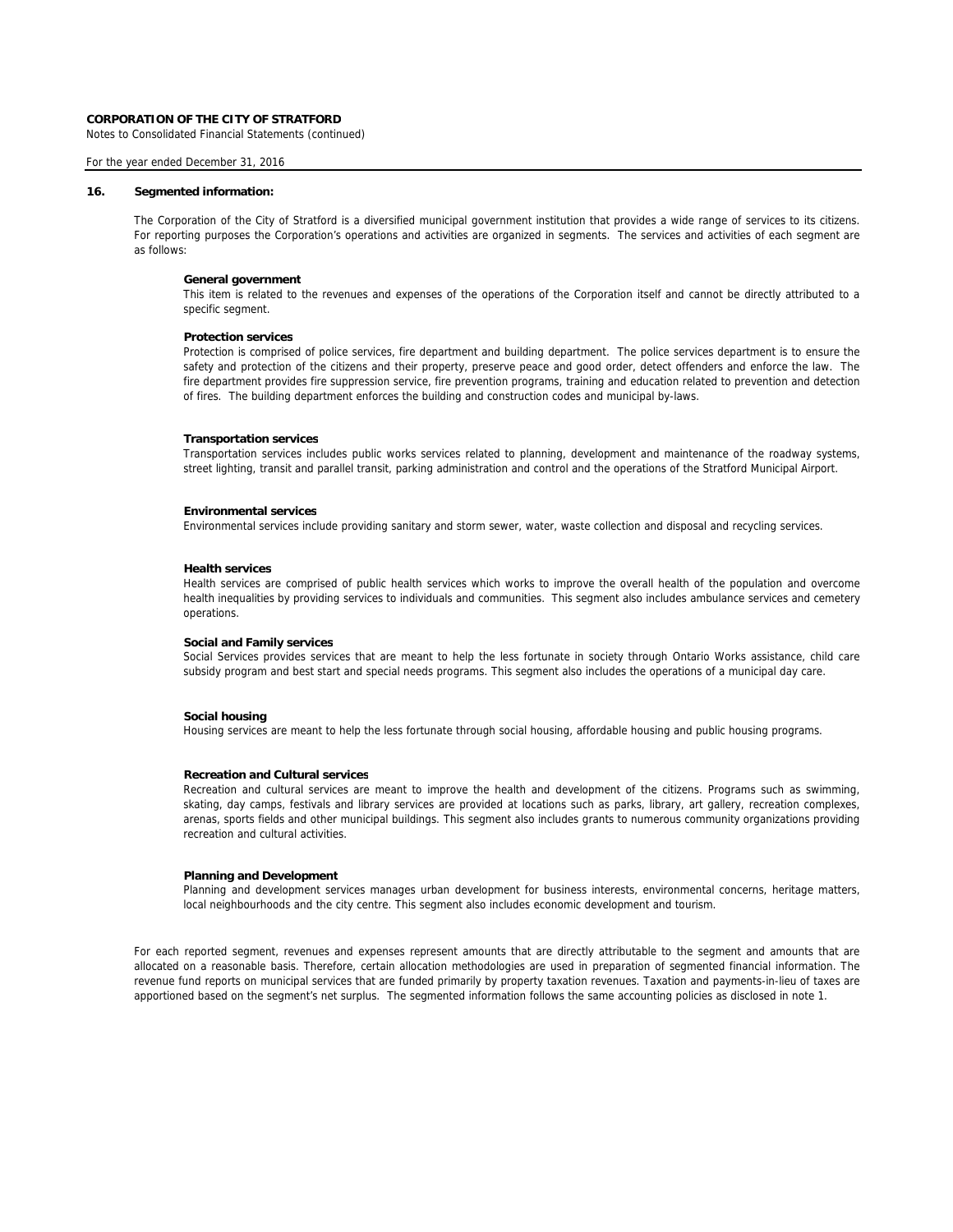Notes to Consolidated Financial Statements (continued)

For the year ended December 31, 2016

16. Segmented Information (continued)

| For the year ended<br>December 31 | General<br>Government |              |    |                  | Protection<br><b>Services</b> |                  | Transportation<br><b>Services</b> |            | Environmental<br>Services |            | Health<br><b>Services</b> |               | Social and<br><b>Family Services</b> |  | Social<br>Housing |      | Recreation and<br><b>Cultural Services</b> |    | Planning &<br>Development |  | 2016<br>Total |
|-----------------------------------|-----------------------|--------------|----|------------------|-------------------------------|------------------|-----------------------------------|------------|---------------------------|------------|---------------------------|---------------|--------------------------------------|--|-------------------|------|--------------------------------------------|----|---------------------------|--|---------------|
| Revenue                           |                       |              |    |                  |                               |                  |                                   |            |                           |            |                           |               |                                      |  |                   |      |                                            |    |                           |  |               |
| Taxation                          |                       | 3,568,721    | \$ | 7,763,068 \$     |                               | 6,257,478 \$     |                                   | 5,725,045  | S                         | 3,710,479  | \$                        | 10,057,112 \$ | 6,435,549 \$                         |  | 5,573,749         | - \$ | 3,564,274                                  | S. | 52,655,477                |  |               |
| Grants                            |                       | 3,900        |    | 413,068          |                               | 617,144          |                                   | 2,467,361  |                           | 3,026,650  |                           | 14,728,325    | 3,144,338                            |  | 184,737           |      | 953,292                                    |    | 25,538,815                |  |               |
| <b>Other Municipalities</b>       |                       | 277,069      |    |                  |                               |                  |                                   |            |                           |            |                           | 1,346,547     | 2,547,789                            |  | 36,100            |      |                                            |    | 4,207,505                 |  |               |
| Fees and user charges             |                       | 425,215      |    | 207,567          |                               | 1,172,291        |                                   | 13,410,610 |                           | 68,348     |                           | 3,049,216     | 2,467,813                            |  | 722,515           |      |                                            |    | 21,523,575                |  |               |
| Licences and permits              |                       | 908,887      |    | 12,150           |                               |                  |                                   |            |                           |            |                           |               |                                      |  |                   |      |                                            |    | 921,037                   |  |               |
| Rents, fines, penalties           |                       | 661,786      |    |                  |                               | 850,253          |                                   |            |                           | 285,562    |                           |               | 3,812,295                            |  | 2,032,387         |      |                                            |    | 7,642,283                 |  |               |
| Other                             |                       | 3,498,057    |    | 6,393            |                               | 1,096,082        |                                   | 15,969     |                           | 239,468    |                           | 21,958        |                                      |  | 330,636           |      | 756,024                                    |    | 5,964,587                 |  |               |
|                                   |                       | 9,343,636    |    | 8,402,246        |                               | 9,993,248        |                                   | 21,618,985 |                           | 7,330,508  |                           | 29,203,159    | 18,407,784                           |  | 8,880,123         |      | 5,273,590                                  |    | 118,453,278               |  |               |
| <b>Expenses</b>                   |                       |              |    |                  |                               |                  |                                   |            |                           |            |                           |               |                                      |  |                   |      |                                            |    |                           |  |               |
| Salaries & benefits               |                       | 3,353,976    |    | 13,992,994       |                               | 4,919,553        |                                   | 3,141,987  |                           | 3,894,939  |                           | 8,137,111     | 759,103                              |  | 4,939,357         |      | 996,348                                    |    | 44,135,368                |  |               |
| Material                          |                       | 389,461      |    | 518,084          |                               | 3,478,057        |                                   | 1,822,397  |                           | 331,399    |                           | 416,894       | 2,457,277                            |  | 1,479,422         |      | 384,463                                    |    | 11,277,454                |  |               |
| <b>Contracted Services</b>        |                       | 792,223      |    | 840,115          |                               | 1,399,251        |                                   | 3,222,945  |                           | 167,740    |                           | 1,542,576     | 2,973,562                            |  | 1,897,020         |      | 2,145,360                                  |    | 14,980,792                |  |               |
| <b>External Transfers</b>         |                       | 394,314      |    |                  |                               |                  |                                   |            |                           | 3,100,474  |                           | 9,865,407     | 6,112,187                            |  | 929,986           |      | 3,067,136                                  |    | 23,469,504                |  |               |
| Amortization                      |                       | 475,619      |    | 463,287          |                               | 2,934,164        |                                   | 2,211,611  |                           | 115,725    |                           | 287,432       | 283,646                              |  | 1,453,547         |      | 3,776                                      |    | 8,228,807                 |  |               |
| Other                             |                       | 1,922,678    |    | 126,761          |                               | 118,530          |                                   | 1,357,278  |                           | 9,087      |                           | 402,578       | 629,443                              |  | 746,204           |      | 314,164                                    |    | 5,626,723                 |  |               |
|                                   |                       | 7,328,270    |    | 15,941,241       |                               | 12,849,555       |                                   | 11,756,219 |                           | 7,619,365  |                           | 20,651,997    | 13,215,218                           |  | 11,445,536        |      | 6,911,246                                  |    | 107,718,647               |  |               |
| <b>Net Revenue</b>                |                       |              |    |                  |                               |                  |                                   |            |                           |            |                           |               |                                      |  |                   |      |                                            |    |                           |  |               |
| (expenditures)                    |                       | 2,015,366 \$ |    | $(7,538,995)$ \$ |                               | $(2,856,307)$ \$ |                                   | 9,862,766  | \$                        | (288, 857) | - \$                      | 8,551,162 \$  | 5,192,567 \$                         |  | (2,565,413)       | - \$ | $(1,637,656)$ \$                           |    | 10,734,631                |  |               |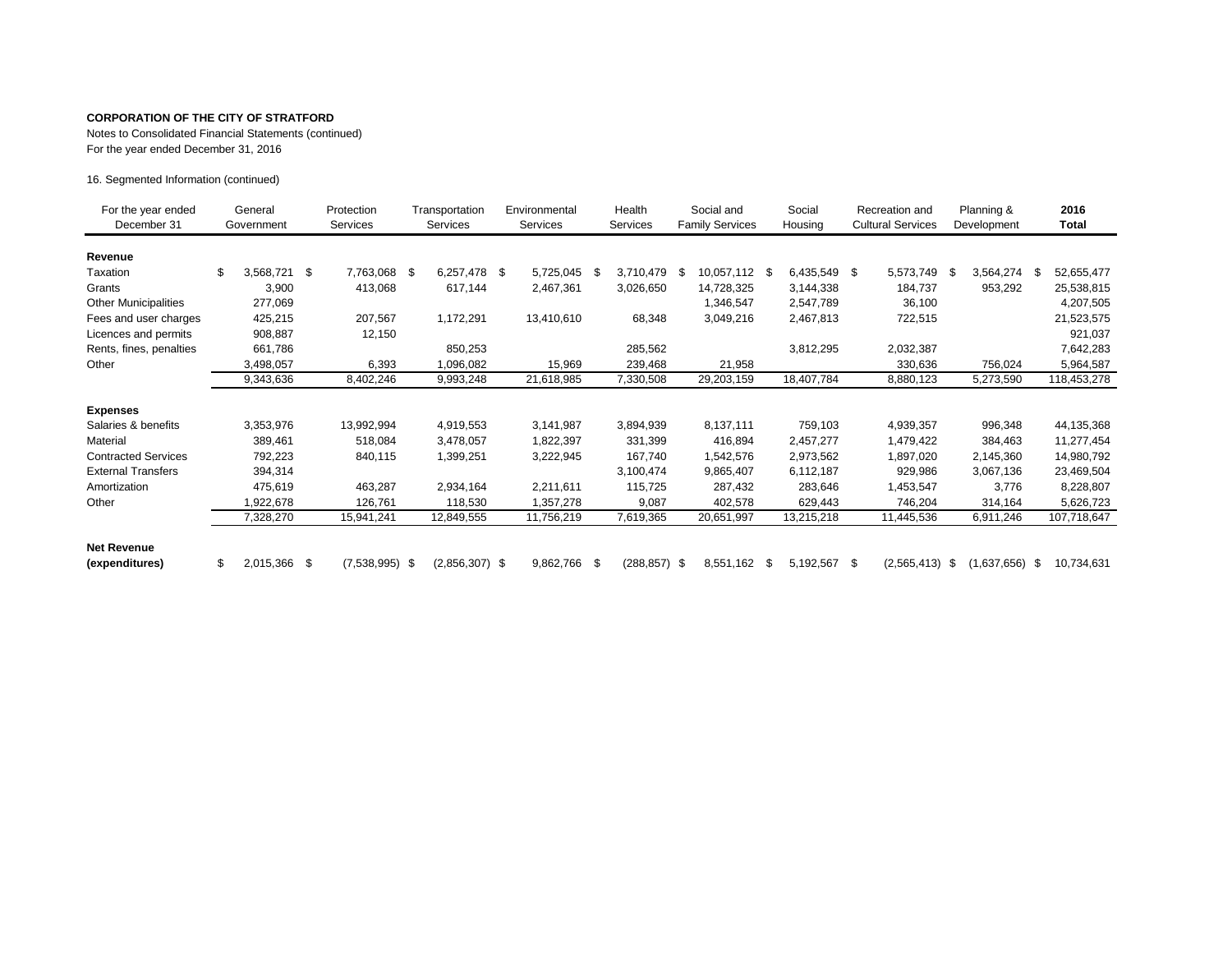Notes to Consolidated Financial Statements (continued) For the year ended December 31, 2016

16. Segmented Information (continued)

| For the year ended<br>December 31    | General<br>Government |              | Protection<br>Services |                  | Transportation<br>Services |                  | Environmental<br><b>Services</b> |  | Health<br>Services |  | Social and<br><b>Family Services</b> |     | Social<br>Housing | Recreation and<br><b>Cultural Services</b> |  | Planning &<br>Development |      | 2015<br><b>Total</b> |
|--------------------------------------|-----------------------|--------------|------------------------|------------------|----------------------------|------------------|----------------------------------|--|--------------------|--|--------------------------------------|-----|-------------------|--------------------------------------------|--|---------------------------|------|----------------------|
| Revenue                              |                       |              |                        |                  |                            |                  |                                  |  |                    |  |                                      |     |                   |                                            |  |                           |      |                      |
| Taxation                             | \$                    | 3,286,778    | - \$                   | 8,866,407 \$     |                            | 5,895,961 \$     | 5,441,682 \$                     |  | 3,503,682 \$       |  | 9,423,092 \$                         |     | 5,769,625 \$      | 5,388,247 \$                               |  | 4,137,016                 | - \$ | 51,712,490           |
| Grants                               |                       | 5,876        |                        | 347,864          |                            | 2,197,773        | 1,357,450                        |  | 3,184,644          |  | 14,145,252                           |     | 2,247,759         | 153,579                                    |  | 1,992,045                 |      | 25,632,242           |
| <b>Other Municipalities</b>          |                       | 269,800      |                        |                  |                            |                  |                                  |  | 8,671              |  | 1,454,496                            |     | 2,406,557         | 34,537                                     |  |                           |      | 4,174,061            |
| Fees and user charges                |                       | 943,076      |                        | 188,870          |                            | 322,033          | 12,928,914                       |  | 55,466             |  | 2,707,135                            |     | 2,350,106         | 704,292                                    |  | 6,537                     |      | 20,206,429           |
| Licences and permits                 |                       | 1,070,245    |                        | 17,525           |                            | 627,601 -        | 823                              |  | 297,191            |  |                                      |     |                   | 1,994,063                                  |  |                           |      | 4,005,801            |
| Rents, fines, penalties              |                       | 632,595      |                        |                  |                            |                  |                                  |  |                    |  |                                      |     | 3,671,240         | 22,376                                     |  |                           |      | 4,326,211            |
| Other                                |                       | 4,793,441    |                        | 92,020           |                            | 809,728          | 65,250                           |  | 238,772            |  | 17,832                               |     |                   | 282,127                                    |  | 2,906,840                 |      | 9,206,012            |
|                                      |                       | 11,001,811   |                        | 9,512,686        |                            | 9,853,096        | 19,792,473                       |  | 7,288,426          |  | 27,747,807                           |     | 16,445,287        | 8,579,221                                  |  | 9,042,438                 |      | 119,263,246          |
| <b>Expenses</b>                      |                       |              |                        |                  |                            |                  |                                  |  |                    |  |                                      |     |                   |                                            |  |                           |      |                      |
| Salaries & benefits                  |                       | 3,233,295    |                        | 16,402,424       |                            | 4,672,673        | 3,123,508                        |  | 3,922,331          |  | 7,861,746                            |     | 683,247           | 4,871,907                                  |  | 786,834                   |      | 45,557,967           |
| Material                             |                       | 288,631      |                        | 563,325          |                            | 2,014,781        | 1,444,160                        |  | 324,400            |  | 434,127                              |     | 2,193,063         | 1,398,673                                  |  | 142,269                   |      | 8,803,429            |
| <b>Contracted Services</b>           |                       | 2,063,613    |                        | 765,083          |                            | 2,656,314        | 3,353,673                        |  | 291,961            |  | 1,307,823                            |     | 1,971,473         | 1,883,261                                  |  | 4,220,885                 |      | 18,514,087           |
| <b>External Transfers</b>            |                       | 393,651      |                        |                  |                            |                  |                                  |  | 2,682,175          |  | 9,469,523                            |     | 5,773,401         | 864,615                                    |  | 3,165,611                 |      | 22,348,976           |
| Amortization                         |                       | 490,297      |                        | 497,279          |                            | 2,868,540        | 2,219,894                        |  | 110,966            |  | 236,531                              |     | 250,566           | 1,456,457                                  |  | 5,025                     |      | 8,135,555            |
| Other                                |                       | 425,221      |                        | 371,035          |                            | 155,704          | 1,273,832                        |  | 17,874             |  | 457,158                              |     | 1,231,247         | 828,064                                    |  | 357,633                   |      | 5,117,769            |
|                                      |                       | 6,894,708    |                        | 18,599,147       |                            | 12,368,013       | 11,415,067                       |  | 7,349,707          |  | 19,766,909                           |     | 12,102,998        | 11,302,977                                 |  | 8,678,257                 |      | 108,477,781          |
| <b>Net Revenue</b><br>(expenditures) | \$                    | 4,107,103 \$ |                        | $(9,086,461)$ \$ |                            | $(2,514,917)$ \$ | 8,377,406 \$                     |  | $(61, 281)$ \$     |  | 7,980,898                            | -\$ | 4,342,290 \$      | $(2,723,756)$ \$                           |  | 364,180                   | \$   | 10,785,465           |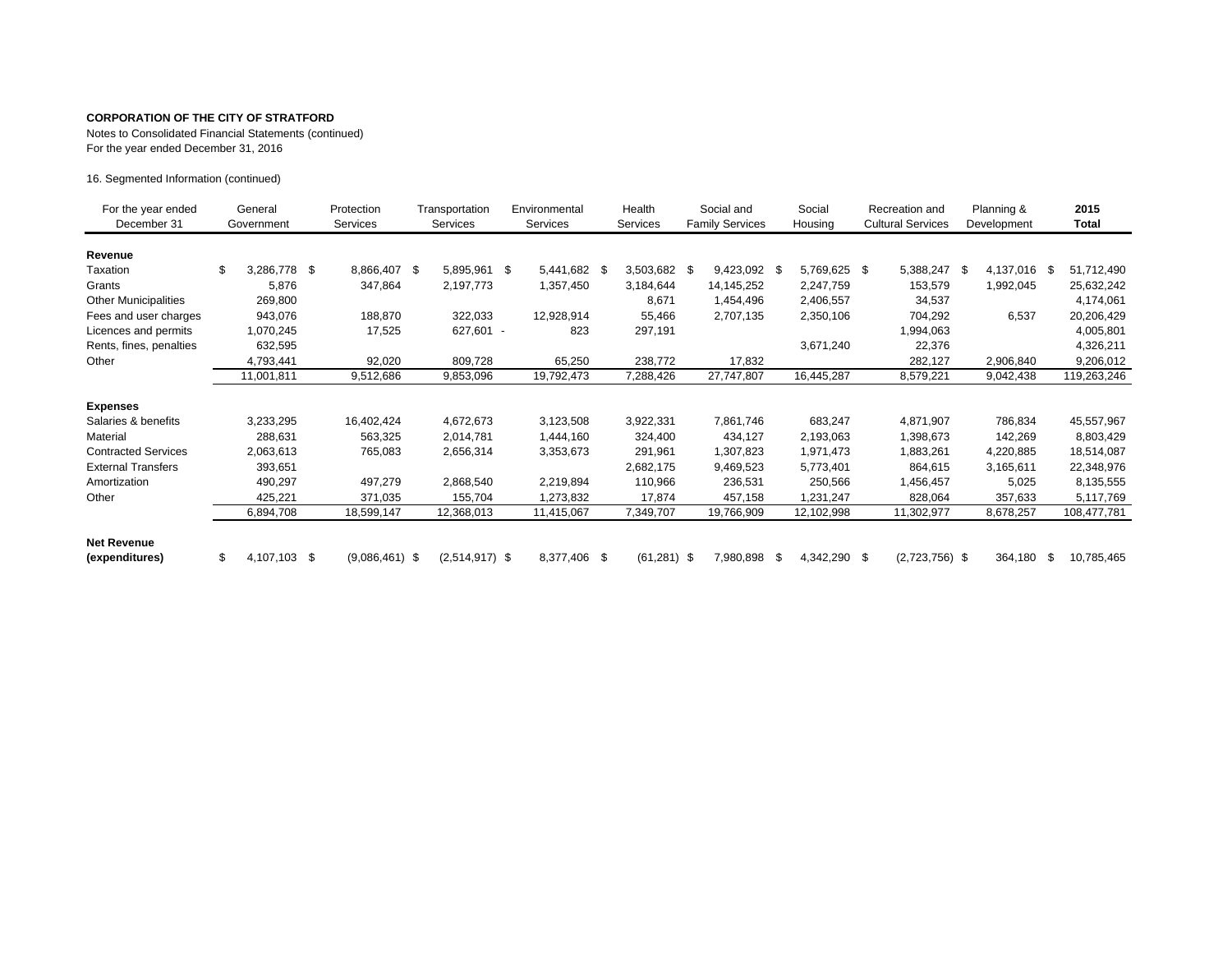#### CORPORATION OF THE CITY OF STRATFORD Notes to Consolidated Financial Statements (continued) Year ended December 31, 2016

17. Tangible Capital Assets

|                                 | General    | Land                  | <b>Buildings and</b>      | Computer   | Furniture and |            | Linear    | Machinery and | <b>Bridges</b> |                              | Infrastructure |                |                 | Underground and |             | Work                    |               |  |
|---------------------------------|------------|-----------------------|---------------------------|------------|---------------|------------|-----------|---------------|----------------|------------------------------|----------------|----------------|-----------------|-----------------|-------------|-------------------------|---------------|--|
|                                 | Land       | Improvements          | <b>Building Equipment</b> | Equipment  | Fixtures      | Vehicles   | Assets    | Equipment     | Walking        | Other                        | Roads          | <b>Bridges</b> | W/WW Facilities | Other Networks  | Total       | In Progress Grand Total |               |  |
|                                 |            |                       |                           |            |               |            |           |               |                |                              |                |                |                 |                 |             |                         |               |  |
| Cost                            |            |                       |                           |            |               |            |           |               |                |                              |                |                |                 |                 |             |                         |               |  |
| Balance, Dec 31, 2015           | 17,074,871 | 5,055,729             | 68,971,544                | 3,585,581  | 6,358,611     | 9,690,034  | 5,998,517 | 14,254,060    | 57,542         | 109,738                      | 111,281,776    | 7,757,257      | 75,522,363      | 89,810,203      | 415,527,826 | 10,584,045              | 426,111,871   |  |
| Additions                       |            | 6,700<br>$\Omega$     | 790,587                   | 167,875    | 58,081        | 564,007    | $\Omega$  | 1,229,922     |                | $\Omega$                     | 2,161,395      | 478,137        | 2,167,900       | 132,633         | 7,757,237   | 1,470,798               | 9,228,035     |  |
| Adjustments                     |            |                       | $\Omega$                  | $\Omega$   | $\Omega$      | $\Omega$   |           | $\Omega$      | $\Omega$       | n                            | $\Omega$       | $\Omega$       | $\Omega$        | $\Omega$        |             | $\Omega$                | $\Omega$      |  |
| <b>Disposals</b>                |            | $\Omega$<br>$\Omega$  | $-681$                    |            | $-23,249$     | $-585.582$ | $\Omega$  | $-135,848$    |                | $\Omega$<br>0                | $\Omega$       |                |                 | $\Omega$        | $-745,360$  | $-35,557$               | $-780,917$    |  |
| Balance, Dec 31, 2016           | 17,074,871 | 5,062,429             | 69,761,450                | 3,753,456  | 6,393,443     | 9,668,459  | 5,998,517 | 15,348,134    | 57,542         | 109,738                      | 113,443,171    | 8,235,394      | 77,690,263      | 89,942,836      | 422,539,703 | 12,019,285              | 434,558,989   |  |
|                                 |            |                       |                           |            |               |            |           |               |                |                              |                |                |                 |                 |             |                         |               |  |
| <b>Accumulated Amortization</b> |            |                       |                           |            |               |            |           |               |                |                              |                |                |                 |                 |             |                         |               |  |
| Balance, Dec 31, 2015           |            | 1,467,147<br>$\Omega$ | 26,478,082                | 2,666,895  | 4,061,568     | 6.232.068  | 4,670,543 | 9,847,022     | 5,914          | 9.745                        | 46,632,104     | 2,984,266      | 30,298,668      | 21,772,608      | 157,126,630 |                         | 0 157,126,630 |  |
| Amortization                    |            | 128,268<br>$\Omega$   | 1,828,712                 | 293,964    | 309,262       | 721,854    | 90,244    | 920,838       | 1,918          | 1,443                        | 1,898,073      | 97,290         | 1,057,929       | 869,159         | 8,218,954   | $\Omega$                | 8,218,954     |  |
| Adjustments                     |            |                       | $\Omega$                  | $\Omega$   | $\Omega$      | $\Omega$   | $\Omega$  |               | $\Omega$       | $\Omega$                     | $\Omega$       |                | $\Omega$        | $\Omega$        | $\Omega$    | $\Omega$                | $\Omega$      |  |
| <b>Disposals</b>                |            | $\Omega$<br>$\Omega$  | $\Omega$                  |            | $-23,249$     | $-585,582$ | $\Omega$  | $-135,324$    |                | $\Omega$<br>$\Omega$         | $\Omega$       | $\Omega$       | $\Omega$        |                 | $-744,155$  | O                       | $-744,155$    |  |
| Balance, Dec 31, 2016           |            | 1,595,415<br>$\Omega$ | 28,306,794                | 2,960,859  | 4,347,581     | 6,368,340  | 4,760,787 | 10,632,536    | 7,832          | 11,188                       | 48,530,177     | 3,081,556      | 31,356,597      | 22,641,767      | 164,601,430 |                         | 0 164,601,429 |  |
|                                 |            |                       |                           |            |               |            |           |               |                |                              |                |                |                 |                 |             |                         |               |  |
| Net Book Value Dec 31, 2016     | 17,074,871 | 3,467,014             | 41,454,656                | 792,597    | 2.045.862     | 3,300,119  | 1,237,730 | 4,715,598     | 49,710         | 98,550                       | 64,912,994     | 5,153,838      | 46,333,666      | 67,301,069      | 257,938,273 | 12,019,285              | 269,957,560   |  |
|                                 |            |                       |                           |            |               |            |           |               |                |                              |                |                |                 |                 |             |                         |               |  |
|                                 |            |                       |                           |            |               |            |           |               |                |                              |                |                |                 |                 |             |                         |               |  |
| Cost                            |            |                       |                           |            |               |            |           |               |                |                              |                |                |                 |                 |             |                         |               |  |
| Balance, Dec 31, 2014           | 17,075,087 | 5,006,311             | 68,070,598                | 3,345,707  | 6,275,016     | 9,496,528  | 5,959,228 | 13,867,659    | 57,542         | 109,739                      | 108,958,667    | 7,454,334      | 73,887,872      | 88,920,325      | 408,484,612 | 8,782,215               | 417,266,827   |  |
| Additions                       |            | 36,477<br>$\Omega$    | 980,644                   | 239,874    | 101,097       | 1,512,155  | 39,289    | 479,030       |                | $\Omega$                     | 2,323,364      | 302,923        | 1,634,491       | 889,878         | 8,539,222   | 1,836,914               | 10,376,136    |  |
| Adjustments                     | $-216$     | 12,941                | $-68,697$                 | $^{\circ}$ | $-2,117$      | $-1$       | $\Omega$  | $-14,306$     |                | $\Omega$<br>$-1$             | $-255$         | $\Omega$       | $\Omega$        |                 | $-72,652$   | $\Omega$                | $-72,652$     |  |
| <b>Disposals</b>                |            | $\Omega$<br>$\Omega$  | 11,001                    |            | 15,385        | 1,318,648  | $\Omega$  | 78,323        |                | $\Omega$<br>$\Omega$         | $\Omega$       |                |                 | $\Omega$        | 1,423,357   | 35,085                  | 1,458,442     |  |
| Balance, Dec 31, 2015           | 17,074,871 | 5,055,729             | 68,971,544                | 3,585,581  | 6,358,611     | 9,690,034  | 5,998,517 | 14,254,060    | 57,542         | 109,738                      | 111,281,776    | 7,757,257      | 75,522,363      | 89,810,203      | 415,527,825 | 10,584,044              | 426,111,869   |  |
|                                 |            |                       |                           |            |               |            |           |               |                |                              |                |                |                 |                 |             |                         |               |  |
| <b>Accumulated Amortization</b> |            |                       |                           |            |               |            |           |               |                |                              |                |                |                 |                 |             |                         |               |  |
| Balance, Dec 31, 2014           |            | 1,326,224<br>$\Omega$ | 24,721,838                | 2,352,098  | 3,776,177     | 6,701,954  | 4,581,282 | 8,973,083     | 3,996          | 8,300                        | 44,766,793     | 2,890,881      | 29,240,130      | 20,907,934      | 150,250,691 | $\mathbf{0}$            | 150,250,691   |  |
| Amortization                    |            | 127,799               | 1,796,690                 | 314,796    | 301,851       | 719,458    | 89,261    | 925,935       | 1,918          | 1,443                        | 1,865,487      | 93,385         | 1,058,538       | 864,674         | 8,161,235   | $\Omega$                | 8,161,235     |  |
| Adjustments                     |            | 13,124<br>$\Omega$    | $-29,445$                 | 1          | $-1,075$      |            | $\Omega$  | $-8,112$      |                | $^{\circ}$<br>$\overline{2}$ | $-176$         | $\Omega$       | $\Omega$        |                 | $-25,680$   | $\Omega$                | $-25,680$     |  |
| <b>Disposals</b>                |            | $\Omega$<br>$\Omega$  | 11,001                    |            | 15,385        | 1,189,345  | $\Omega$  | 43,884        |                | $\Omega$                     | $\Omega$       |                |                 |                 | 1,259,615   | $\Omega$                | 1,259,615     |  |
| Balance, Dec 31, 2015           |            | 1,467,147<br>$\Omega$ | 26,478,082                | 2,666,895  | 4,061,568     | 6,232,068  | 4,670,543 | 9,847,022     | 5,914          | 9,745                        | 46,632,104     | 2,984,266      | 30,298,668      | 21,772,608      | 157,126,631 | 0                       | 157,126,63    |  |
|                                 |            |                       |                           |            |               |            |           |               |                |                              |                |                |                 |                 |             |                         |               |  |
| Net Book Value Dec 31, 2015     | 17.074.871 | 3,588,582             | 42.493.462                | 918,686    | 2.297.043     | 3.457.966  | 1.327.974 | 4,407,038     | 51,628         | 99.993                       | 64.649.672     | 4.772.991      | 45,223,695      | 68.037.595      | 258.401.195 | 10.584.044              | 268.985.239   |  |